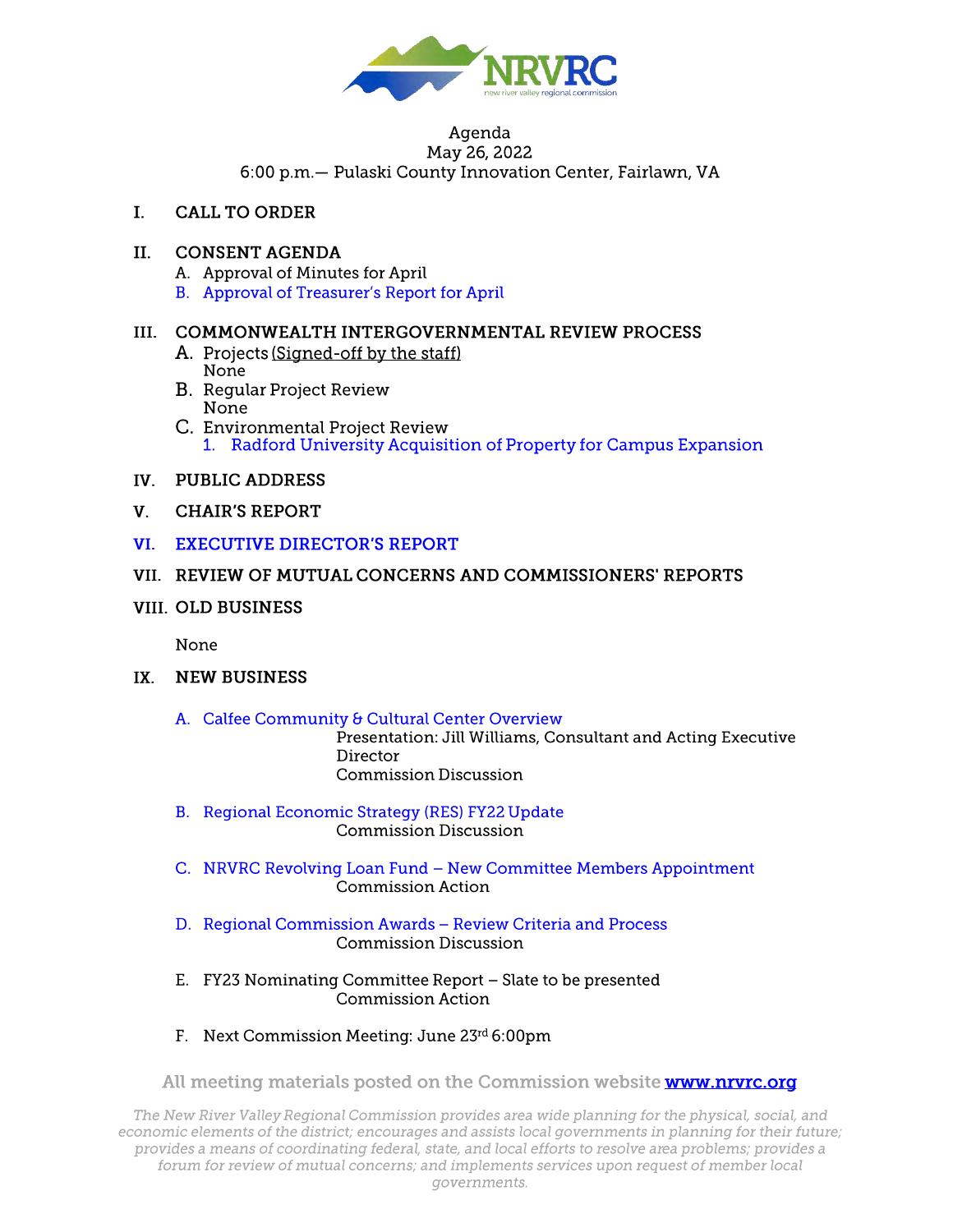

#### **MEMORANDUM**

**To: NRVRC Board Members**

**From: Jessica Barrett, Finance Director**

**Date: May 17, 2022** 

**Re: April 2022 Financial Statements**

The April 2022 Agencywide Revenue and Expenditure Report and Balance Sheet are enclosed for your review. Financial reports are reviewed by the Executive Committee prior to inclusion in the meeting packet.

The Agencywide Revenue and Expense report compares actual year to date receipts and expenses to the FY21-22 budget adopted by the Commission at the June 24, 2021 meeting. The financial operations of the agency are somewhat fluid and projects, added and modified throughout the year, along with the high volume of Workforce program activities, impact the adopted budget. To provide clarity, Commission and Workforce Development Board activities are separated on the agencywide report.

As of month-end April 2022 (83.33% of the fiscal year), Commission year to date revenues are 81.43% and expenses are 81.66% of adopted budget. The two largest budget expense lines, Salary and Fringe, are slightly above budget at 86.08% and 93.74%, respectively.

Looking at the balance sheet, Accounts Receivable is \$778,710. Of this total, Workforce receivables are \$341,337 (44%) and current. The Executive Committee reviews all aged receivables over 60 days and no receivables are deemed uncollectible.

#### **Counties** Floyd | Giles Montgomery | Pulaski

City Radford

#### **Towns**

Blacksburg | Christiansburg Floyd | Narrows | Pearisburg Pembroke | Pulaski | Rich Creek

## **Higher Education**

Virginia Tech | Radford University New River Community College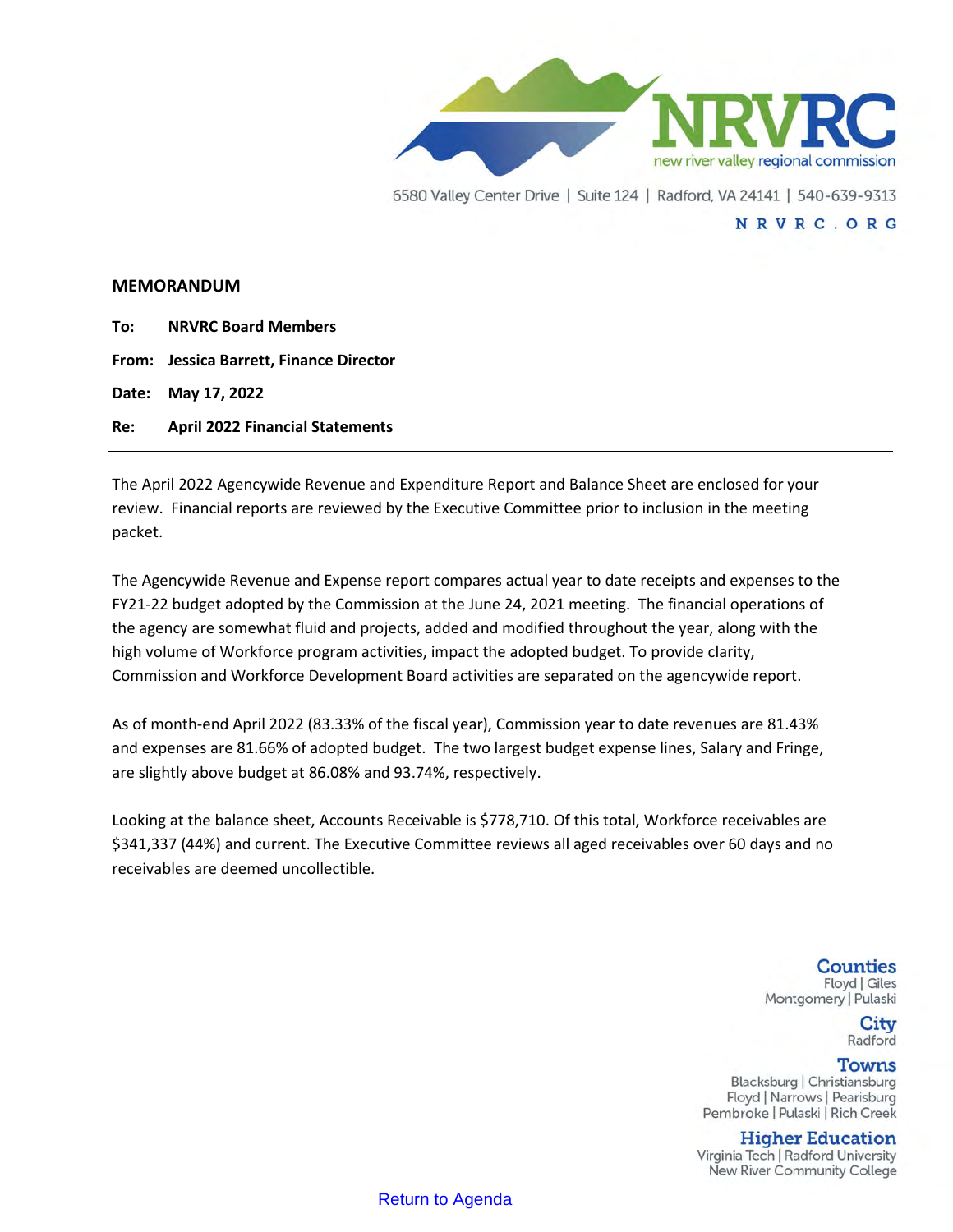# **New River Valley Regional Commission Balance Sheet 4/30/2022**

| Assets:           |                                             | Prior Month      | <b>Current Month</b> |
|-------------------|---------------------------------------------|------------------|----------------------|
|                   | <b>Operating Account</b>                    | 122,068          | 186,967              |
|                   | Certificate of Deposit                      | 108,586          | 108,586              |
|                   | Accounts Receivable                         | 861,152          | 778,710              |
|                   | Prepaid Item                                | 2,201            | 1,467                |
|                   | Loans Receivable - Revolving Loan Fund      | 28,999           | 28,361               |
|                   | Restricted Cash - Revolving Loan Fund       | 74,772           | 75,472               |
|                   | <b>Total Assets:</b>                        | 1,197,779        | 1,179,563            |
|                   |                                             |                  |                      |
| Liabilities:      | <b>Accounts Payable</b>                     | 104,496          | 122,462              |
|                   | <b>Accrued Annual Leave</b>                 | 87,809           | 87,809               |
|                   | Accrued Unemployment                        | 27,864           | 27,932               |
|                   | Funds Held for Others                       | 12,950           | $\mathbf{0}$         |
|                   | <b>Unearned Revenue</b>                     | 6,407            | 6,407                |
|                   | <b>Expense Reimbursement</b>                | 254              | 922                  |
|                   | <b>Total Liabilities:</b>                   | 239,780          | 245,531              |
|                   |                                             |                  |                      |
| Projects:         | Net Projects                                | (49, 118)        | (90, 284)            |
| (Equity Accounts) | <b>Current Year Unrestricted</b>            | 92,535           | 112,228              |
|                   | <b>Unrestricted Net Assets</b>              | 801,987          | 801,987              |
|                   | Restricted Net Assets - Revolving Loan Fund | 101,507          | 101,507              |
|                   | <b>Total Projects (Equity)</b>              | 946,910          | 925,438              |
|                   | <b>Total Liabilities and Projects</b>       | 1,186,690        | 1,170,969            |
|                   | Net Difference to be Reconciled             | 11,089           | 8,594                |
|                   | Total Adjustments to Post*                  | 11,089           | 8,594                |
|                   | Unreconciled Balance (after adjustment)     | $\boldsymbol{0}$ | $\mathbf{0}$         |

\*YTD adjustment to Accrued Leave. Final adjustment will be posted to general ledger at fiscal year end closeout.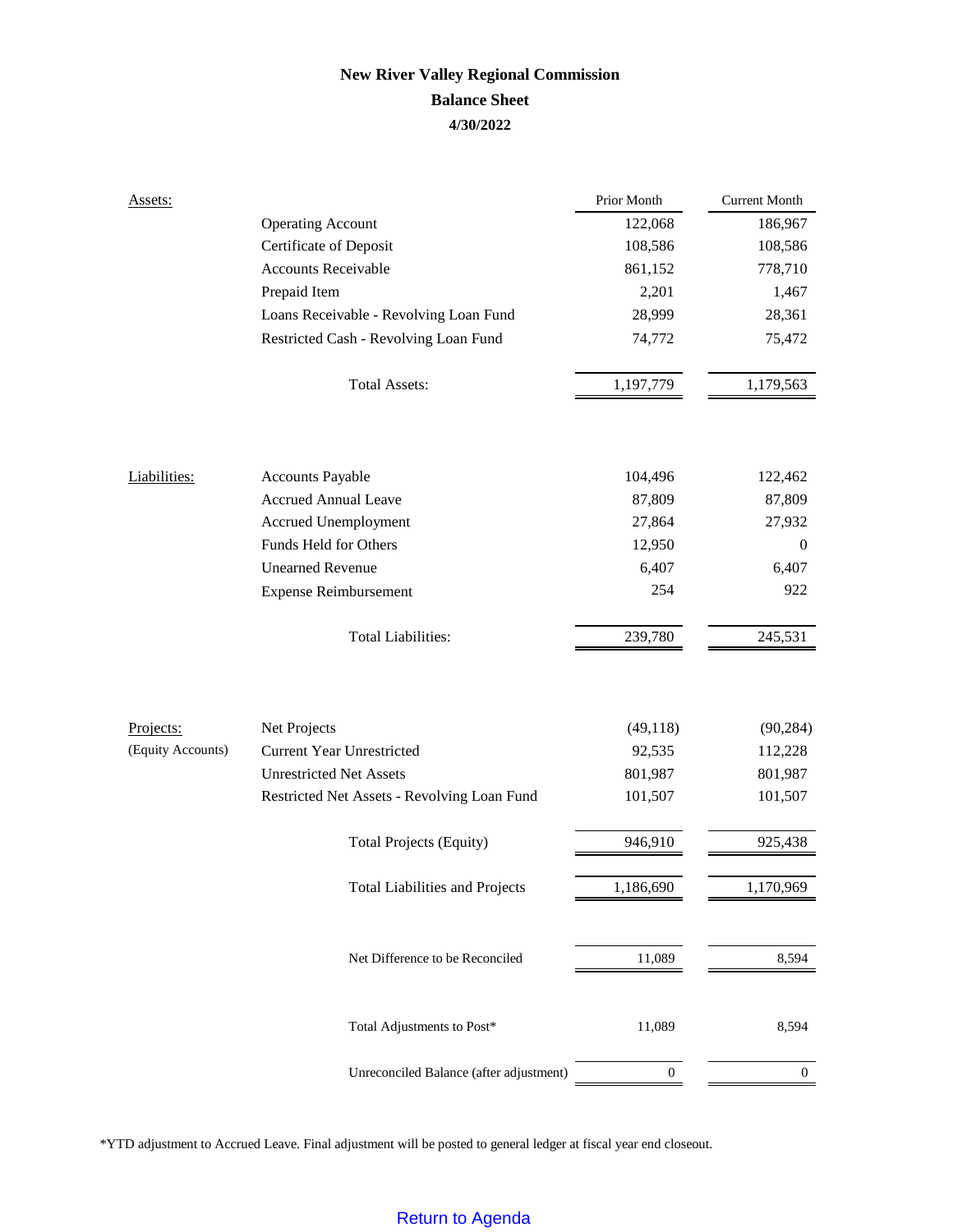#### **New River Valley Regional Commission Revenue and Expenditures - April 2022**

| FY21-22 Budget                                         |                   |                      |                   |                              | $(83.33\% \text{ of FY})$ |
|--------------------------------------------------------|-------------------|----------------------|-------------------|------------------------------|---------------------------|
| <b>Adopted 6/24/2021</b>                               |                   | April 2022           | YTD               | Under/Over                   | % Budget                  |
| <b>NRVRC Anticipated Revenues</b>                      |                   |                      |                   |                              |                           |
| ARC                                                    | 68,666            | 21,926               | 78,184            | (9,518)                      | 113.86%                   |
| ARC - New River Water Trail Expansion                  | 20,340            | $\bf{0}$<br>$\bf{0}$ | 21,283            | (943)                        | 104.64%                   |
| <b>Local Assessment</b><br>DHCD - Administrative Grant | 236,249<br>89,971 | 22,493               | 236,249<br>89,971 | $\boldsymbol{0}$<br>$\bf{0}$ | 100.00%<br>100.00%        |
| <b>DRPT RIDE Solutions NRV</b>                         | 63,570            | $\bf{0}$             | 51,332            | 12,239                       | 80.75%                    |
| <b>EDA</b>                                             | 70,000            | $\bf{0}$             | 52,500            | 17,500                       | 75.00%                    |
| EDA COVID19 CARES Act                                  | 202,500           | 43,128               | 183,214           | 19,286                       | 90.48%                    |
| GO Virginia                                            | 125,000           | $\bf{0}$             | 116,135           | 8,865                        | 92.91%                    |
| Workforce Fiscal Agent                                 | 70,000            | 15,000               | 70,000            | $\boldsymbol{0}$             | 100.00%                   |
| Workforce Pathways Fiscal Agent                        | 25,000            | $\bf{0}$             | $\bf{0}$          | 25,000                       | 0.00%                     |
| Workforce RSVP Fiscal Agent                            | 25,000            | $\bf{0}$             | 25,000            | $\boldsymbol{0}$             | 100.00%                   |
| Workforce Power Fiscal Agent                           | 25,000            | $\bf{0}$             | 25,000            | $\bf{0}$                     | 100.00%                   |
| Workforce YouthBuild Fiscal Agent                      | $\mathbf{0}$      | $\bf{0}$             | 18,750            | (18,750)                     | 0.00%                     |
| <b>VDOT</b>                                            | 58,000            | $\bf{0}$             | 54,835            | 3,165                        | 94.54%                    |
| VDOT - Rocky Knob Project                              | 70,000            | $\bf{0}$             | $\bf{0}$          | 70,000                       | 0.00%                     |
| <b>Floyd County</b>                                    | 88,371            | $\bf{0}$             | 26,394            | 61,976                       | 29.87%                    |
| Floyd Town                                             | $\boldsymbol{0}$  | $\bf{0}$             | 4,267             | (4,267)                      | 0.00%                     |
| Floyd Co EDA                                           | $\mathbf{0}$      | $\bf{0}$             | 92                | (92)                         | 0.00%                     |
| Giles County                                           | 20,960            | $\bf{0}$             | 4,965             | 15,995                       | 23.69%                    |
| Narrows Town                                           | 16,513            | 8,500                | 15,686            | 827                          | 94.99%                    |
| Rich Creek Town                                        | $\boldsymbol{0}$  | 7,000                | 7,000             | (7,000)                      | 0.00%                     |
| Montgomery County                                      | 41,650            | $\bf{0}$             | 33,916            | 7,734                        | 81.43%                    |
| <b>Blacksburg Town</b>                                 | 14,000            | 1,167                | 11,667            | 2,333                        | 83.33%                    |
| Christiansburg Town<br>Pulaski County                  | 15,000            | $\bf{0}$             | $\bf{0}$          | 15,000                       | 0.00%                     |
| Pulaski Town                                           | 5,000<br>11,923   | 1,193<br>$\bf{0}$    | 8,436<br>8,863    | (3, 436)<br>3,060            | 168.72%<br>74.34%         |
| <b>Radford City</b>                                    | 30,000            | 17,624               | 45,888            | (15,888)                     | 152.96%                   |
| Miscellaneous Income                                   | $\boldsymbol{0}$  | 120                  | 2,628             | (2,628)                      | 0.00%                     |
| Virginia's First RIFA                                  | 13,000            | 3,583                | 18,204            | (5,204)                      | 140.03%                   |
| <b>NRV MPO</b>                                         | 30,000            | $\bf{0}$             | 23,437            | 6,563                        | 78.12%                    |
| Pembroke                                               | $\mathbf{0}$      | $\bf{0}$             | 7,000             | (7,000)                      | 0.00%                     |
| CDBG COVID19                                           | 338,000           | $\bf{0}$             | 201,523           | 136,477                      | 59.62%                    |
| Dept of Environmental Quality                          | 11,580            | $\bf{0}$             | 10,281            | 1,299                        | 88.78%                    |
| <b>VDEM</b>                                            | 19,465            | $\bf{0}$             | $\bf{0}$          | 19,465                       | 0.00%                     |
| Virginia Outdoors Foundation                           | 12,500            | $\bf{0}$             | 49,478            | (36,978)                     | 395.82%                   |
| <b>VHDA</b>                                            | 50,000            | $\bf{0}$             | 20,000            | 30,000                       | 40.00%                    |
| Southwest Virginia SWMA                                | 2,000             | 3,500                | 7,000             | (5,000)                      | 350.00%                   |
| Virginia Recycling Association                         | 14,000            | 3,500                | 14,000            | $\bf{0}$                     | 100.00%                   |
| <b>Calfee Community Center</b>                         | 1,200             | $\bf{0}$             | 2,529             | (1,329)                      | 210.77%                   |
| New River Health District                              | 5,000             | $\bf{0}$             | (384)             | 5,384                        | $-7.68%$                  |
| Friends of SWVA                                        | 19,000            | $\bf{0}$             | 5,458             | 13,542                       | 28.72%                    |
| <b>Taylor Hollow Construction</b>                      | 7,500             | $\bf{0}$             | 7,500             | $\boldsymbol{0}$             | 100.00%                   |
| VOF SWVA Natives Campaign Project Match                | $\boldsymbol{0}$  | $\bf{0}$             | 3,544             | (3, 544)                     | 0.00%                     |
| Revolving Loan - Interest                              | $\bf{0}$          | 61                   | 2,496             | (2, 496)                     | 0.00%                     |
| Local Match (unprogrammed ARC)                         | 7,500             | $\boldsymbol{0}$     | $\boldsymbol{0}$  | 7,500                        | 0.00%                     |
| Direct Charge Reimbursement                            | $\boldsymbol{0}$  | $\bf{0}$             | 1,946             | (1,946)                      | 0.00%                     |
| <b>Sub Total Revenues</b>                              | 1,923,458         | 148,794              | 1,566,267         | 357,191                      | 81.43%                    |
| <b>Expenses</b>                                        |                   |                      |                   |                              |                           |
| Salaries                                               | 1,152,949         | 95,830               | 992,420           | 160,529                      | 86.08%                    |
| <b>Fringe Benefits</b>                                 | 282,918           | 26,981               | 265,202           | 17,716                       | 93.74%                    |
| Travel                                                 | 34,650            | 502                  | 18,843            | 15,807                       | 54.38%                    |
| Office Space                                           | 76,175            | 5,727                | 66,188            | 9,987                        | 86.89%                    |
| Communications<br><b>Office Supplies</b>               | 19,911            | 1,405                | 24,392            | (4, 481)<br>18,880           | 122.51%<br>71.30%         |
|                                                        | 65,781<br>2,025   | 1,237<br>19          | 46,901<br>1,152   | 873                          | 56.90%                    |
| Postage<br>Printing                                    | 5,100             | 160                  | 5,420             | (320)                        | 106.27%                   |
| Copier Usage/Maintenance                               | 2,000             | 103                  | 913               | 1,087                        | 45.63%                    |
| Outreach/Media Adv                                     | 2,600             | 1,325                | 7,341             | (4,741)                      | 282.35%                   |
| Equipment Rent/Copier                                  | 4,219             | 223                  | 2,457             | 1,762                        | 58.24%                    |
| <b>Fleet Vehicles</b>                                  | 38,024            | 97                   | 1,296             | 36,728                       | 3.41%                     |
| Dues/Publications                                      | 17,384            | $\boldsymbol{0}$     | 17,929            | (545)                        | 103.14%                   |
| Training/Staff Development                             | 14,115            | 2,545                | 9,874             | 4,241                        | 69.95%                    |
| Insurance                                              | 4,682             | 322                  | 3,439             | 1,243                        | 73.45%                    |
| <b>Meeting Costs</b>                                   | 10,950            | 148                  | 12,428            | (1, 478)                     | 113.49%                   |
| <b>Contractual Services</b>                            | 167,294           | 33,306               | 80,446            | 86,848                       | 48.09%                    |
| Professional Services Audit/Legal                      | 4,540             | 189                  | 9,764             | (5,224)                      | 215.07%                   |
| Miscellaneous/Fees                                     | 4,700             | 148                  | 3,973             | 727                          | 84.52%                    |
| <b>Reimbursed Expenses</b>                             | $\boldsymbol{0}$  | $\bf{0}$             | 234               | (234)                        | 0.00%                     |
| <b>Unassigned Expenses</b>                             | 13,441            | $\bf{0}$             | $\bf{0}$          | $\boldsymbol{0}$             | 0.00%                     |
| <b>Sub Total Expenses</b>                              | 1,923,458         | 170,266              | 1,570,611         | 339,406                      | 81.66%                    |
| <b>NRVRC Balance</b>                                   | $\bf{0}$          | (21, 472)            | (4, 344)          |                              |                           |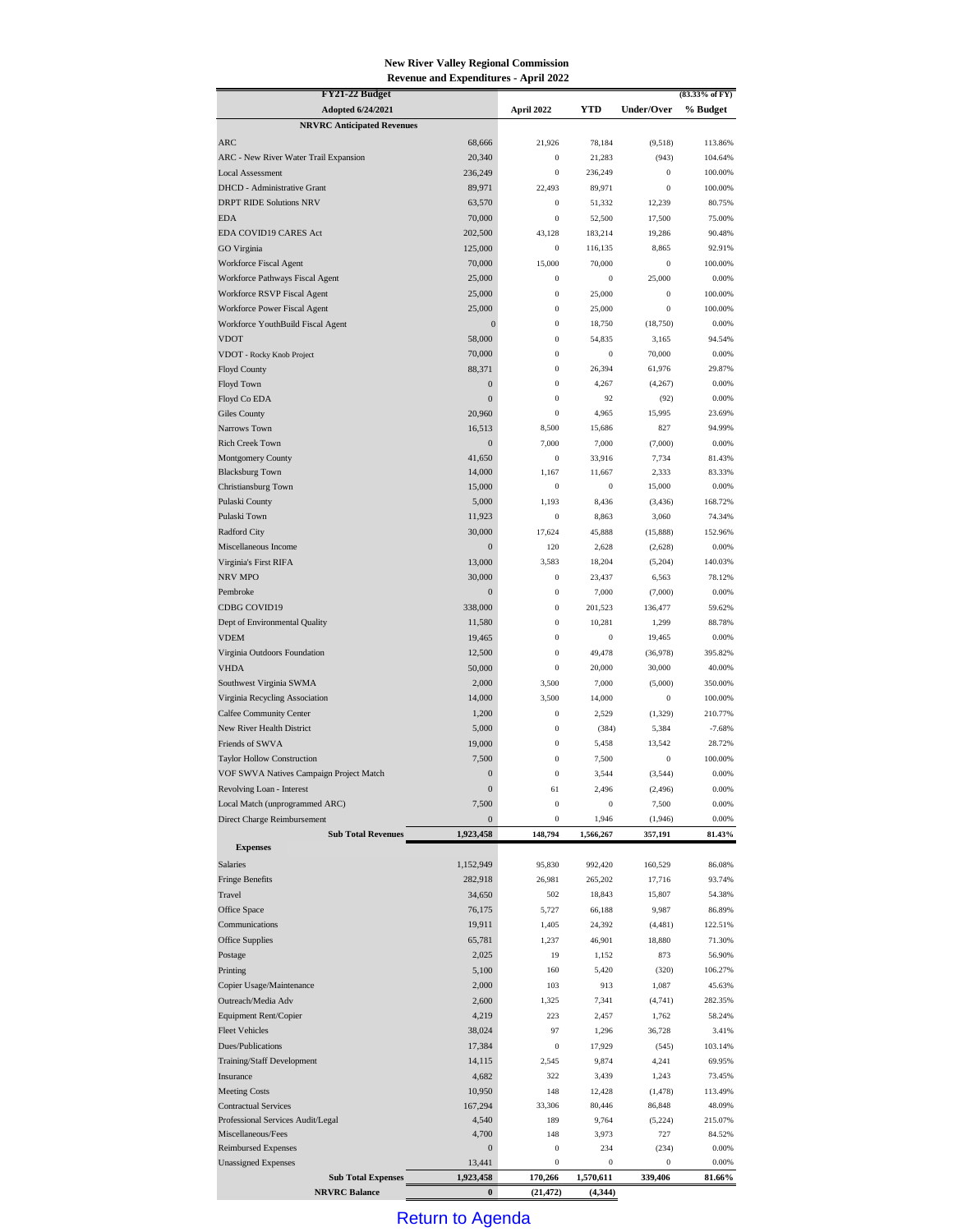# **New River/Mount Rogers Workforce Development Board Revenue and Expenditures - April 2022**

|                                                          |                  |                           |                  |                    | (83.33% of FY)    |
|----------------------------------------------------------|------------------|---------------------------|------------------|--------------------|-------------------|
| <b>NR/MR WDB Anticipated Revenues</b>                    |                  | April 2022                | <b>YTD</b>       | <b>Under/Over</b>  | % Budget          |
| Workforce Development Area<br>3,580,889                  |                  | 164,600                   | 1,296,879        | 2,284,010          | 36.22%            |
| <b>Sub Total Revenues</b>                                | 3,580,889        | 164,600                   | 1,296,879        | 2,284,010          |                   |
| <b>Expenses</b>                                          |                  |                           |                  |                    |                   |
| Salaries                                                 | 475,083          | 49,758                    | 465,179          | 9,904              | 97.92%            |
|                                                          | 142,525          |                           |                  |                    | 83.62%            |
| <b>Fringe Benefits</b>                                   |                  | 13,274                    | 119,175          | 23,350             |                   |
| Travel                                                   | 20,000           | 3,555                     | 16,742           | 3,258              | 83.71%            |
| Office Space<br>Communications                           | 36,000           | 2,120<br>868              | 34,521           | 1,479              | 95.89%<br>128.79% |
| <b>Office Supplies</b>                                   | 12,000<br>26,000 | 883                       | 15,455<br>35,034 | (3,455)<br>(9,034) | 134.75%           |
| Postage                                                  | 250              | $\boldsymbol{0}$          | 51               | 199                | 20.51%            |
| Printing                                                 | 1,000            | $\boldsymbol{0}$          | 621              | 379                | 62.07%            |
|                                                          |                  |                           |                  |                    |                   |
| Outreach/Media Adv                                       | 44,800<br>1,700  | 3,428<br>$\boldsymbol{0}$ | 15,355<br>862    | 29,445<br>838      | 34.27%<br>50.71%  |
| <b>Equipment Rent/Copier</b><br>Dues/Publications        | 4,700            | $\boldsymbol{0}$          | 2,437            | 2,263              | 51.85%            |
| Training/Staff Development                               | 7,000            | 2,100                     | 6,939            | 61                 | 99.12%            |
| Insurance                                                | 3,000            | $\boldsymbol{0}$          | 1,793            | 1,207              | 59.77%            |
|                                                          |                  |                           |                  |                    | 199.31%           |
| <b>Meeting Costs</b>                                     | 5,000            | 2,004                     | 9,966            | (4,966)            |                   |
| <b>Contractual Services</b>                              | 2,700,725        | 86,611                    | 560,080          | 2,140,645          | 20.74%            |
| Professional Services Audit/Legal                        | 10,200           | $\boldsymbol{0}$          | 8,040            | 2,160              | 78.82%            |
| Miscellaneous/Fees                                       | 90,906           | $\mathbf{0}$              | 931              | 89,975             | 4.07%             |
| Workforce Grants Admin                                   | $\boldsymbol{0}$ | $\boldsymbol{0}$          | 3,700            | (3,700)            | 0.00%             |
| <b>Sub Total Expenses</b>                                | 3,580,889        | 164,600                   | 1,296,879        | 2,284,010          | 36.22%            |
| <b>NR/MR WDB Balance</b>                                 | $\boldsymbol{0}$ | $\bf{0}$                  | $\bf{0}$         |                    |                   |
|                                                          |                  |                           |                  |                    |                   |
| <b>Total Agency R&amp;E</b>                              |                  | April 2022                | <b>YTD</b>       |                    |                   |
|                                                          | 5,504,347        | 313,394                   | 2,863,146        | 52.02%             |                   |
| <b>Anticipated Revenue</b><br><b>Anticipated Expense</b> | 5,504,347        | 334,866                   | 2,867,490        | 52.10%             |                   |
|                                                          |                  |                           |                  |                    |                   |
| <b>Balance</b>                                           | $\bf{0}$         | (21, 472)                 | (4, 344)         |                    |                   |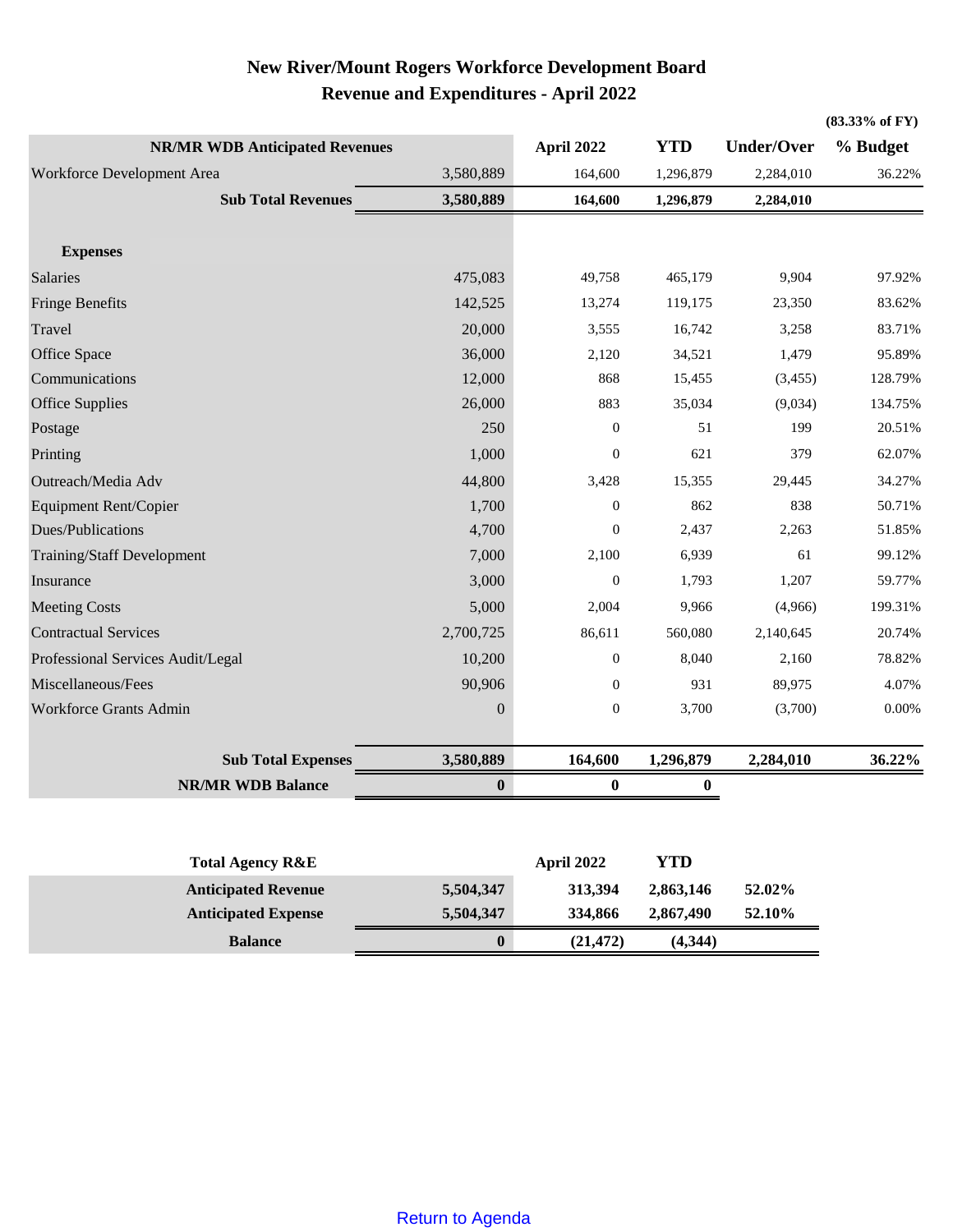

NRVRC.ORG

#### **COMMONWEALTH INTERGOVERNMENTAL REVIEW MEMORANDUM**

| TO:                                   | <b>Regional Commission Board Members</b>                                                             |
|---------------------------------------|------------------------------------------------------------------------------------------------------|
| FROM:                                 | Kevin R. Byrd, Executive Director                                                                    |
| <b>AGENDA ITEM:</b>                   | III. Intergovernmental Review Process, C. Environmental Project Review, Item #1                      |
| <b>CIRP Review</b>                    | May 17, 2022                                                                                         |
| PROJECT:                              | Radford University Acquisition of Property for Campus Expansion<br>DEQ #22-071S                      |
| <b>SUBMITTED BY:</b>                  | <b>DEQ</b>                                                                                           |
| <b>PROJECT</b><br><b>DESCRIPTION:</b> | The Department of Environmental Quality is requesting comments on an<br>environmental impact report. |
| <b>PROJECT SENT</b><br>FOR REVIEW TO: | <b>Commission Board Members</b>                                                                      |

Strengthening the Region through Collaboration

## **Counties**

City Radford

Towns Floyd | Giles Blacksburg | Christiansburg Montgomery | Pulaski Karl Koyd | Narrows | Pearisburg Pembroke | Pulaski **Rich Creek** 

Return to Agenda

## **Higher Education**

Virginia Tech Radford University **New River Community College**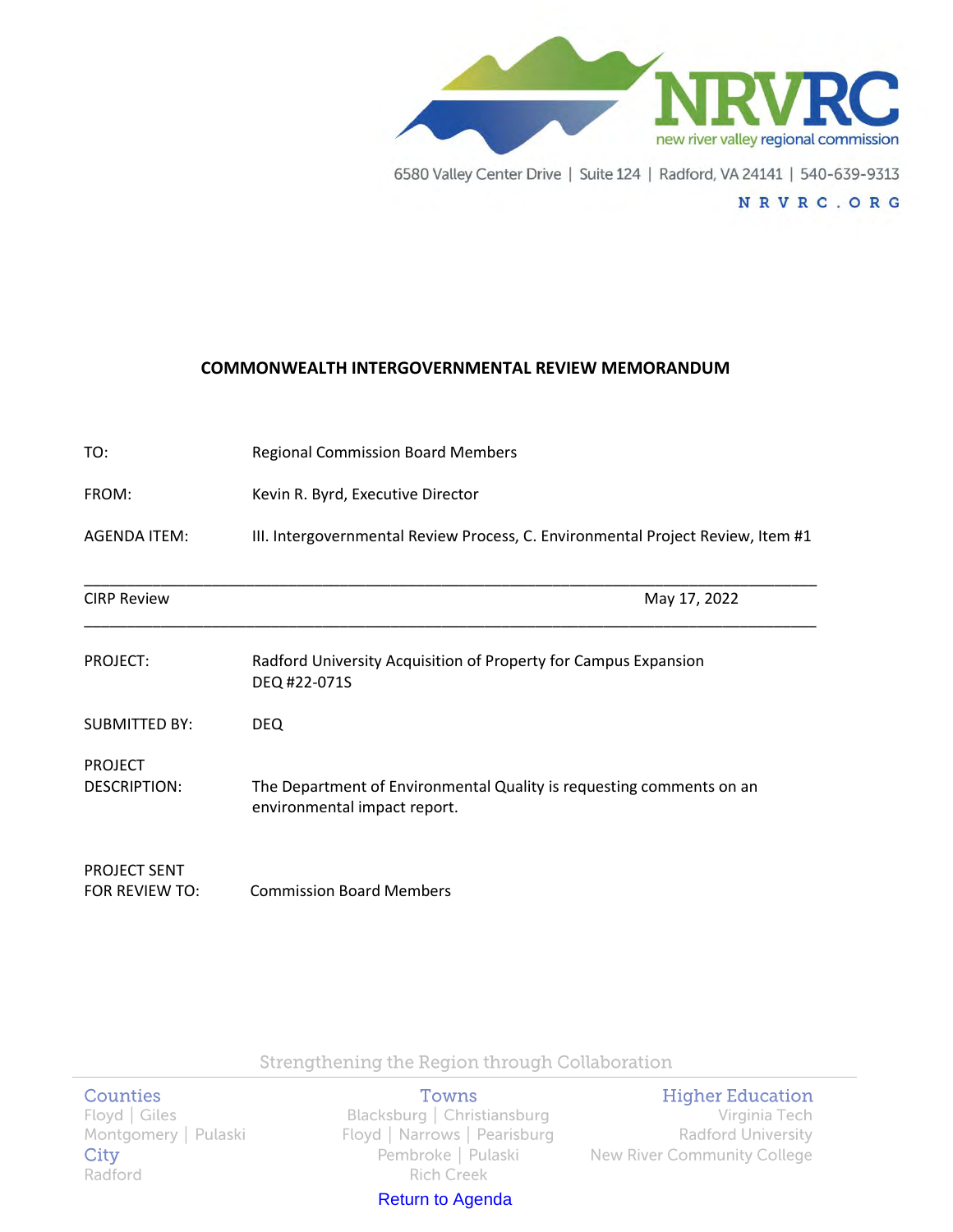## **Project Identification**

Pursuant to Virginia Code §10.1-1188 for major state projects in excess of \$500,000, Radford University submits this Environmental Impact Report for review and comment for the proposed acquisition of three properties in close proximity to campus. The properties comprise approximately .60 acres of commercial and multi-family residential district property located within roughly one block of the university's main central campus. The structures located on each of the properties are planned to be demolished prior to closing as they are in poor condition and of no use to the university. Following demolition, the sites will be stabilized with compacted soil and a top layer of gravel in areas identified for parking.

## **Justification**

In 2010, the university submitted a capital request for the planning and acquisition of property, as it became available, east and north of the main campus as identified in the 2008 approved Master Plan. The university's growth over the past several decades has minimized the available opportunities for additional facilities within the current campus footprint, such that the acquisition of adjacent properties is a critical aspect of the ability to facilitate future potential growth of the campus. The Master Plan encouraged strategies to focus on acquisition of outparcel property within the main campus area that is currently not owned by the university, land adjacent to the "riverfront" campus area, and land east of Jefferson Street and west of Tyler Avenue. The Master Plan also emphasized the university's need to be proactive in exploring strategic acquisition opportunities in all of the above areas.

The recently approved 2020-2030 Master Plan continues to emphasize the importance of proactively exploring potential options for property acquisitions to enhance the university's ability to continue to grow in its ability to offer higher education opportunities in the future. The identified acquisitions directly support the stated goals and outcomes of the 2020-2030 Master Plan.

## **Description**

The university has identified six properties for acquisition. Given the timing of the acquisitions of these various properties, there will be two separate groupings of properties. This particular EIR is for the first grouping.

The properties identified for acquisition are: 407 Jefferson Street, 608 and 614 Davis Street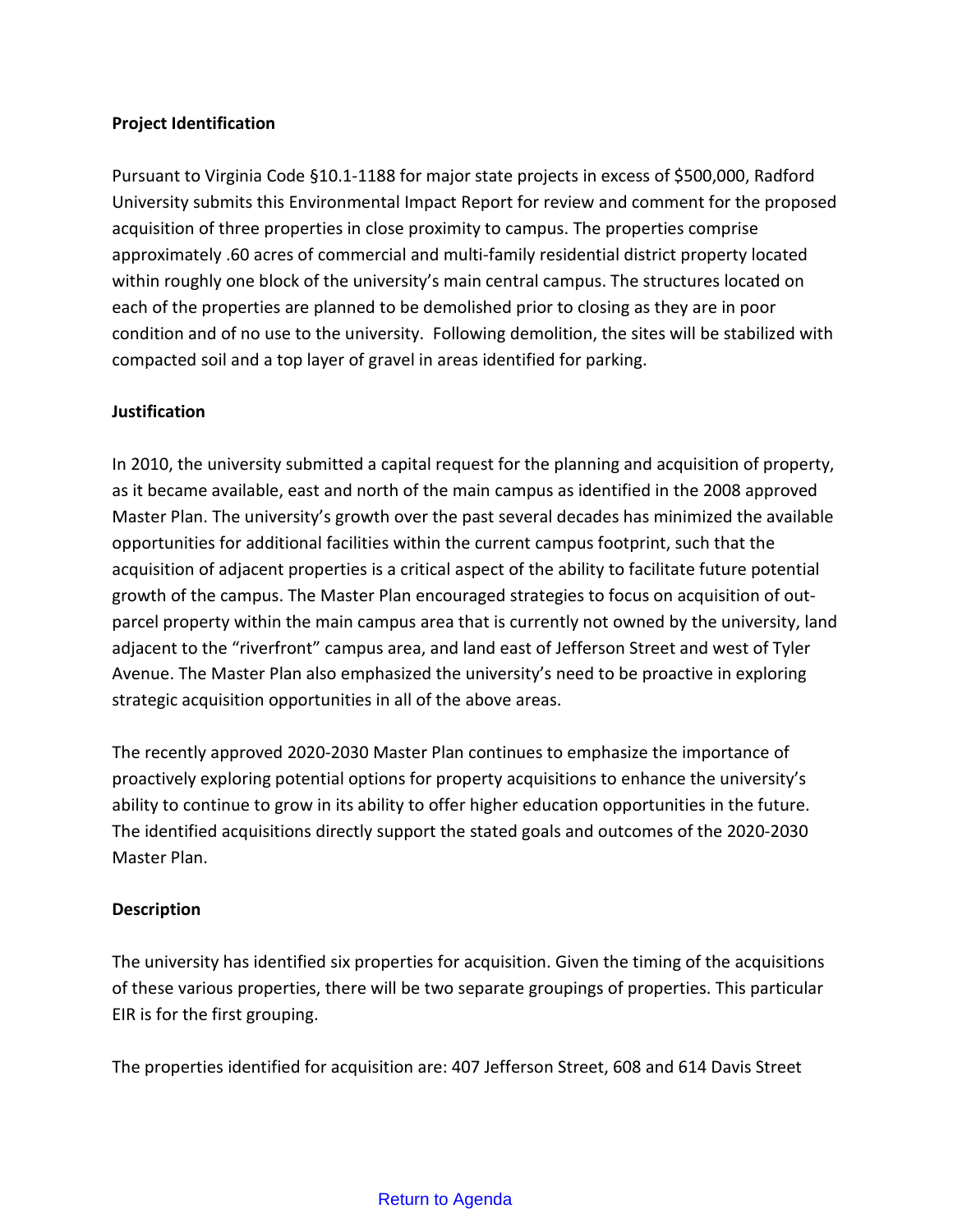The attached photographs and maps indicate the location of the properties.

# **Affected Environment**

The properties are located in the City of Radford's R-4 Multi-Family zoning district. The properties are located with frontage along Radford City streets Jefferson and Davis. The City of Radford utilities including electric, water, sanitary sewer, and storm sewer will be capped with demolition and site stabilization.

While each property has utility easements located on them they do not interfere with the current planned and continued use of the properties. There are no covenants, reservations, or rights-of-way that would interfere with the current planned and continued use of the properties.

The properties do not fall within the VDHR-Recommended Proposed Boundaries for Potential Radford University Historic District, as documented by the Reconnaissance-Level Architectural Survey performed by the university in 2016 and shown on the attached map.

The current owner has had limited Phase 1 reports prepared on the properties. While none of these reports noted any items of concern, the university intends to have their own Phase 1 reports prepared prior to completing acquisition and following structure demolition.

The existing sites consist primarily of clay soils, and the overall topography is flat to sloping down toward the north. Vegetation is minimal, comprised of a mix of ornamental plants and grasses for landscaping purposes, with no evidence of significant fauna present.

# **Environmental Impacts**

- No endangered, threatened, or rare plants, animals, or insects exist within the proposed acquisition area.
- No significant habitat for terrestrial wildlife and birds exists within the proposed acquisition area.
- No unique or important terrestrial vegetation exists within the proposed acquisition area.
- No aquatic life exists within the proposed acquisition area.
- No anadromous fish use areas, trout streams, or colonial water bird nesting colonies exist within the proposed acquisition area.
- No archaeological sites exist within the proposed acquisition area.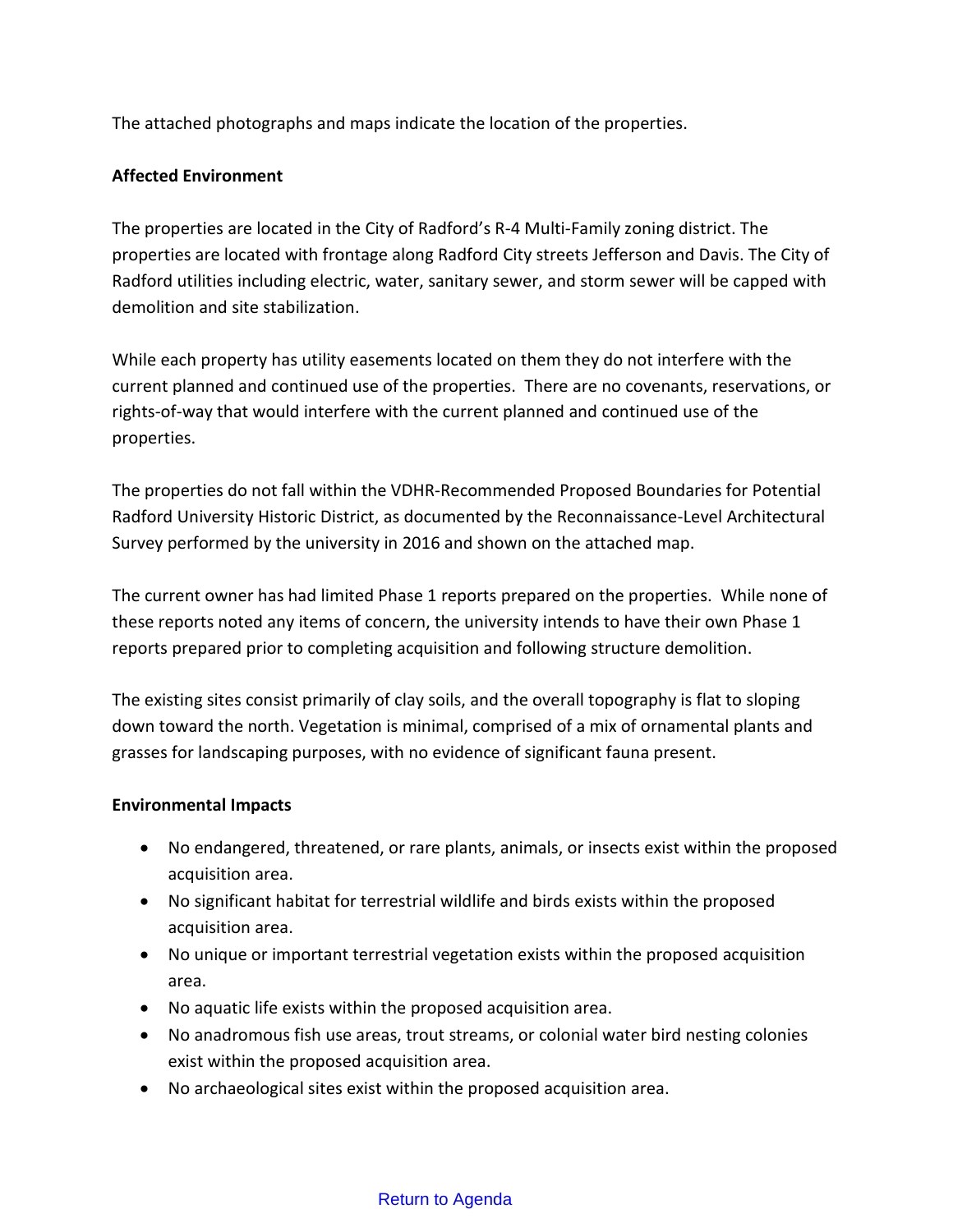

Appendix Revised Figure 9 VDHR-Recommended Proposed Boundaries for Potential Radford University Historic District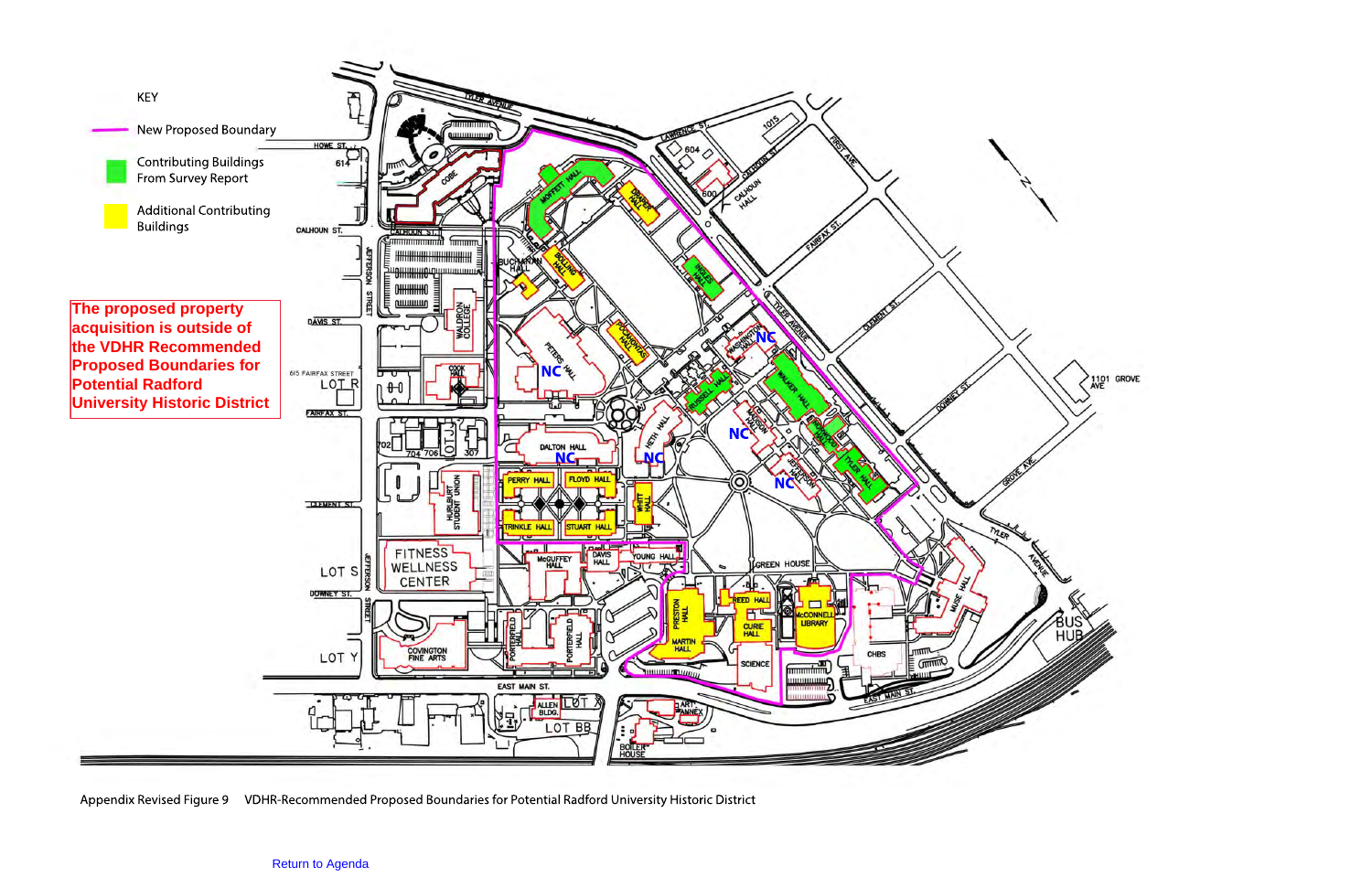

#### NRVRC.ORG

# **May 19, 2022 Executive Director's Report**

## **Economic Development:**

- The Revolving Loan Fund (RLF) committee identified two nominees for the Commission to consider that will fill vacancies in Giles County and Pulaski County.
- Environmental review documents are being prepared for the VATI 2022 broadband project. Agreements between the VA Dept of Housing and Community Development/NRVRC and the counties/NRVRC are in draft form.
- The Regional Economic Strategy (RES) committee met to review the updated goals/strategies, project ranking criteria and identify the top projects. This year there are 10 top projects, plus four, that are highly relevant based on economic development partner targeted efforts.

# **Transportation:**

- The Huckleberry Trail Plan draft was shared last week with the Metropolitan Planning Organization Technical Advisory Committee along with key project partners. Feedback from this group will be incorporated before distributing widely.
- The I-81 Advisory Committee will hold their first meeting for 2022 in July. The date is yet to be determined. The committee last met in April, 2021.
- VDOT held public input meetings last week on the Six-Year Improvement Program and several speakers addressed the I-81 Improvement Plan needing to add a third lane southbound between exits 140 and 132. Federal infrastructure bills may provide an opportunity to add this into the program.
- NRV Passenger Rail leadership group met with the Secretary of Transportation, his leadership team, and legislators last week to discuss current status of the project. It was clear the new administration is well informed and making progress on the project.
- Nine of the ten potential members of the NRV Passenger Rail Station Authority have taken action to join. A decision from the last potential member is anticipated in the coming weeks. Once all members are confirmed, a memo will be distributed requesting appointments to serve on the Authority board.

# **Natural Resources:**

- ReNew the New will take place August  $27<sup>th</sup>$ . Stay tuned for event details and local clean-ups.
- New River Syposium took place in April at the New River Gorge with 112 participants. Nicole Hersch served as co-chair with John Copeland for the event.

# **Regional:**

• The regional awards program kicks off this month with solicitation of nominees. Nominations are due August 15<sup>th</sup>!

# **Commission:**

• Bethany Peters was recently promoted from an internship to a full-time position as Regional Planner/Information Specialist. Bethany has a creative background with a bachelor's degree in music education from Radford University and transitioned into the information technology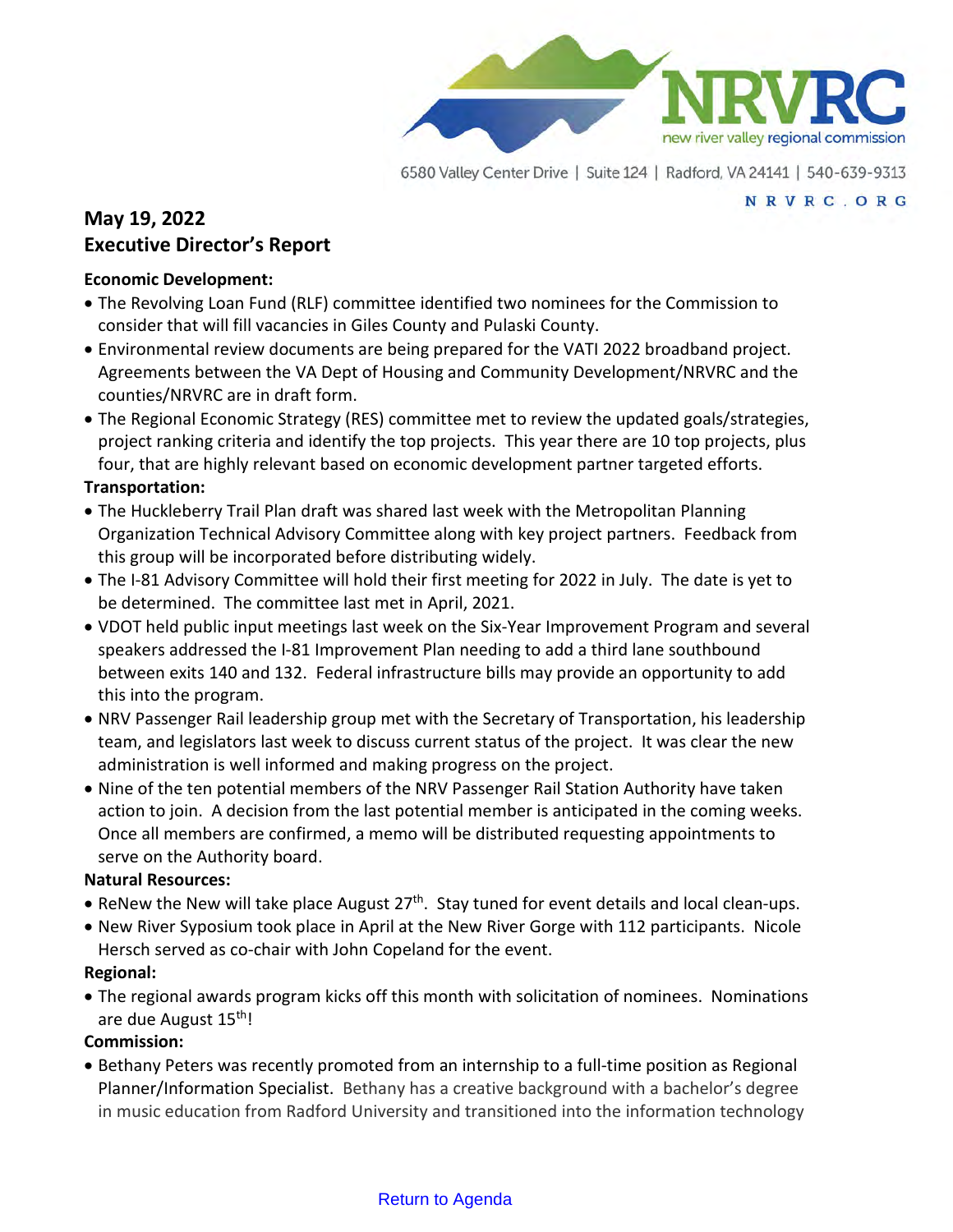field with a web development degree and design certificates from New River Community College. She is a life-long resident of the New River Valley.

• Hannah Palko will start in mid-June as a Geospatial Analyst/Regional Cartographer. She is wrapping up a PhD in Geography from UNC-Charlotte and has a master's degree in Ecology from UNC-Chapel Hill along with a BS in Biology from Meredith College.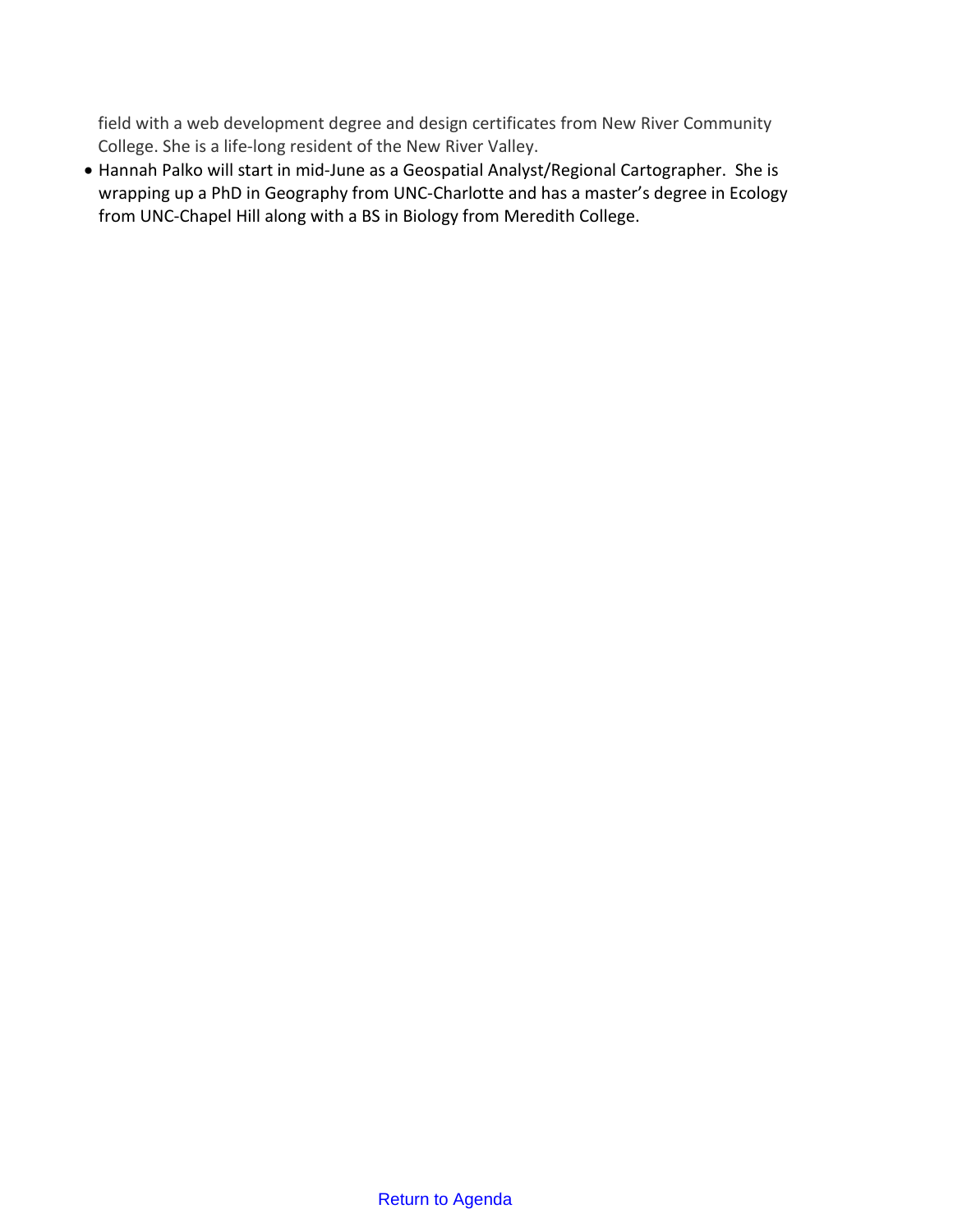

NRVRC.ORG

#### **MEMORANDUM**

**To: NRVRC Commissioners**

**From: Kevin R. Byrd, Executive Director**

**Date: May 17, 2022**

#### **Re: Calfee Community & Cultural Center Overview**

At the May Commission meeting, Jill Williams - Consultant and Acting Executive Director with the Calfee Community & Cultural Center, will provide a presentation on the center. The Regional Commission has provided general advisement as their organization has successfully pursued funding from multiple entities much like the Old Prices Fork School project. Regional Commission staff has also provided landscape architecture design services as part of the play space redevelopment on the site. Below is information provided by Ms. Williams in anticipation of the presentation.

In 2018, a group of local citizens partnered with the Town of Pulaski, the YMCA of Pulaski County, and the Pulaski County Department of Social Services to begin the process of revitalizing the historic Calfee Training School, which had been sitting empty for over 10 years. Despite operating for almost a century, the school's existence, and its significance to the history of Pulaski were largely unknown outside the local African American community. A community visioning process which engaged 300 Pulaski County residents led to a vision for a future Calfee Community and Cultural Center (CCCC) that will:

- Honor the rich history of Calfee Training School and increase awareness of local African American history by establishing and operating a museum in the facility and other interpretive elements throughout the building and grounds;
- Provide spaces for multi-generational social, educational and cultural programming to families and individuals in the New River Valley and visitors to our region;
- House the Chauncey and Lucy Harmon Learning Center which will provide much needed early childhood education opportunities in Pulaski County's childcare desert;
- Strengthen the local food economy and food security through the Lena Huckstep Kitchen;
- Connect Pulaski County residents to basic and advanced digital literacy skills and internet access through the Dorothy DeBerry Venable Digital Learning Lab;
- Serve as a community resource center by offering office space to social service and mental health organizations as well as small businesses; and
- Provide technologically equipped multipurpose spaces for a range of social, cultural, and professional gatherings; and
- Connect community leaders, organizations, and families to more effectively work across organizational, racial, generational, and class lines.

A 2019 CDBG planning grant allowed the CCCC Board of Directors, a majority of whom are alumni of the Jim Crow era school, to partner with the Town of Pulaski to prepare the architectural and business plans for the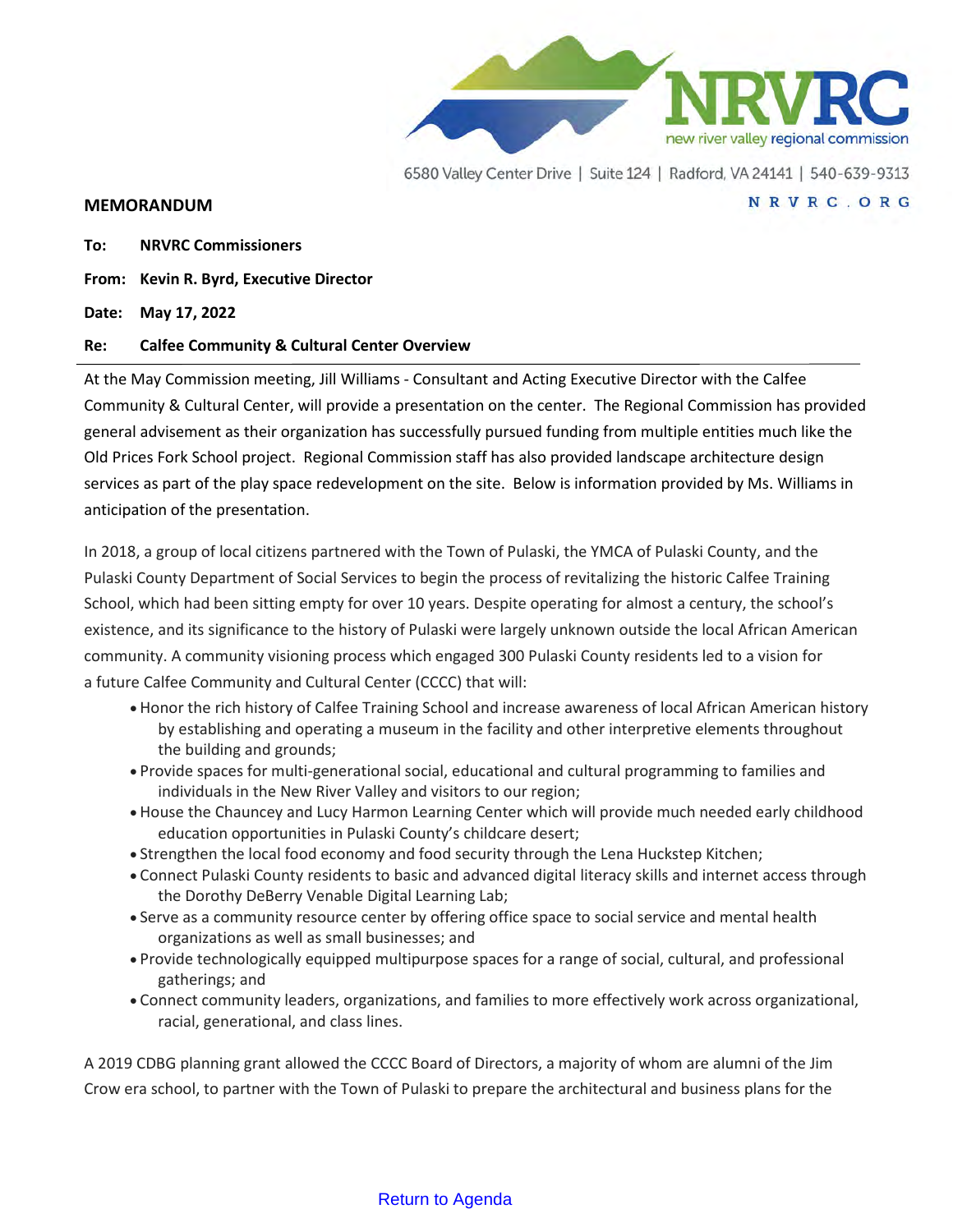future facility. Since then, the project has raised nearly \$3 million of a total budget that has grown to \$5 million with skyrocketing construction costs. Pending grant proposals and historic tax credits will cover the balance of the renovation project which is slated to begin by the end of 2022 and be complete by the end of 2023.

More information on the project can be found at [www.calfeeccc.org.](http://www.calfeeccc.org/) And a video overview of the project can be viewed at [calfeeccc.org/our-vision.](http://calfeeccc.org/our-vision)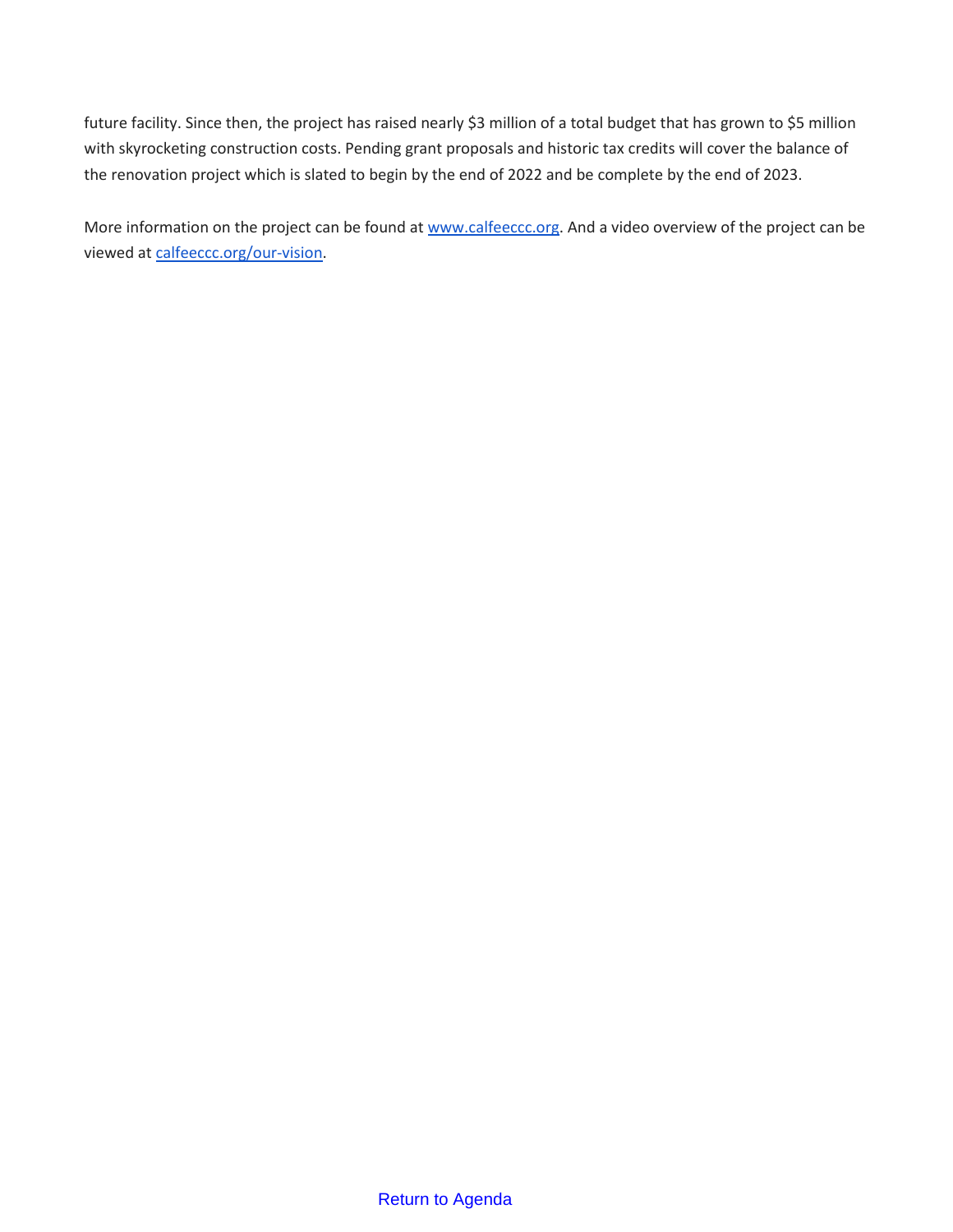

#### **MEMORANDUM**

**To: NRVRC Board Members**

**From: Joy Rumley, Director of Economic Development** 

**Date: May 26, 2022**

**Re: 2022-23 Regional Economic Strategy Update**

Each year, the New River Valley Regional Commission reviews and updates the region's Regional Economic Strategy (RES). The purpose of the RES is to continue federal and local partnerships to address economic development in the region. The RES also documents the planning efforts to identify economic development needs in the region and the creation of the strategy document.

This memo provides an update on the progress made to date on gathering stakeholder input, engaging committee members for strategy and priority setting, and identification of top projects as evaluated through a robust ranking rubric. From October 2021 to April 2022, staff has met with each Town/County administration and/or economic development staff throughout the region to update the project list. To date, there are over 115 projects identified. In more recent years, there have been over 50 projects that had been on the project list but are now considered complete. The top ranked projects were identified through a vigorous rubric along project readiness, economic competitiveness and regional alignment.

More recently, two RES committee meetings have been held, on April 1 and May 6, to review the Priority and Strategies, discuss ranking criteria and review the "Top 10 plus 4" project list, and input on the draft RES document. An additional committee meeting will be held June 6 to review final documents and discuss ways to provide support around top projects. The NRVRC has also launched a site for ongoing engagement: [www.engagenrv.org/res.](http://www.engagenrv.org/res)

Attached please find the final priority and strategies document and the Top 10 plus 4 Project List. Please note that these projects embody the document's priorities and are in alignment with other regional strategies as identified by Onward New River Valley and Go Virginia's Region 2 Growth and Diversification plan. Should you have any questions or wish to review all information related to the RES, please contact me.

Counties Floyd | Giles Montgomery | Pulaski

NRVRC.ORG

City Radford

#### **Towns**

Blacksburg | Christiansburg Floyd | Narrows | Pearisburg Pembroke | Pulaski | Rich Creek

**Higher Education** 

Virginia Tech | Radford University New River Community College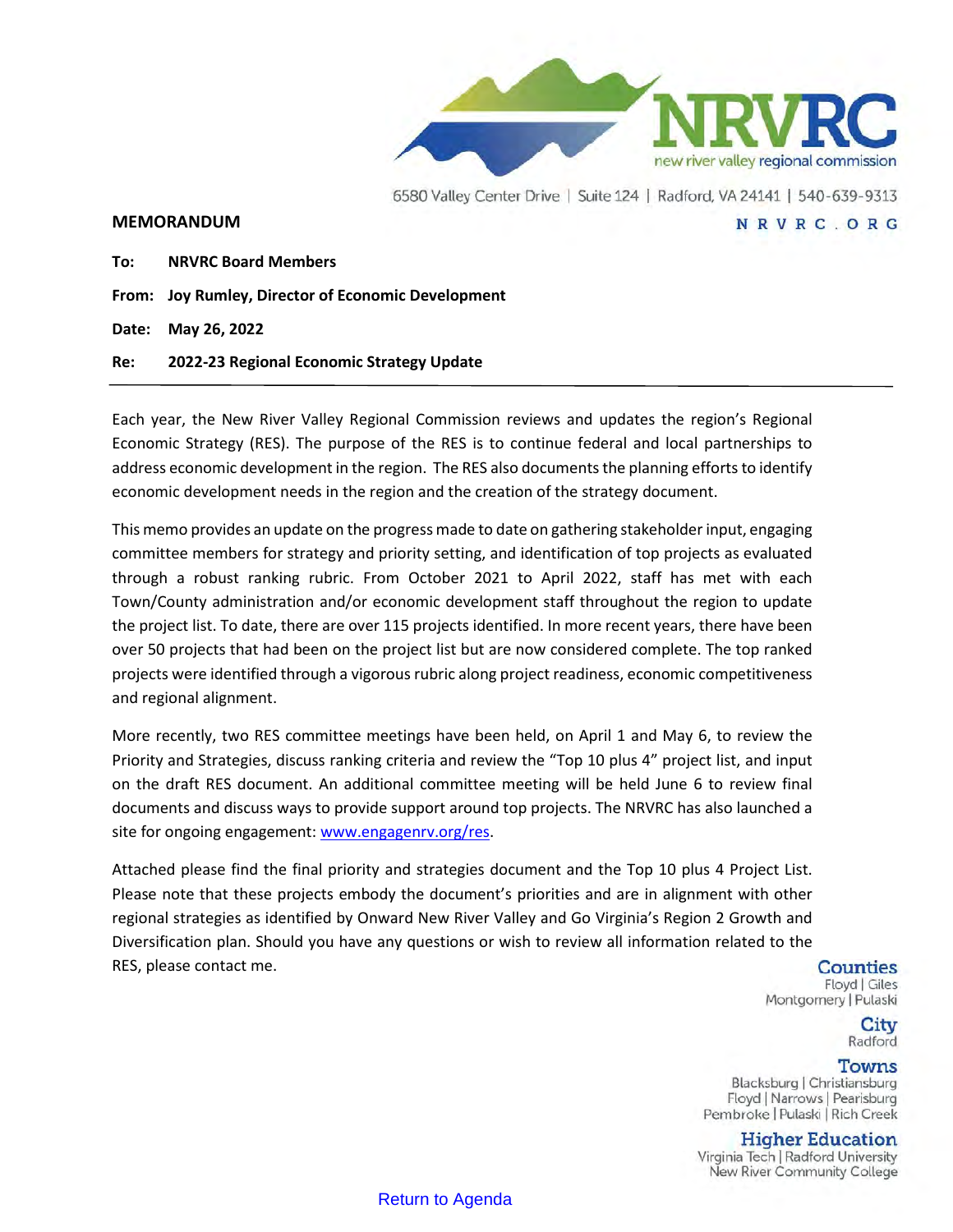# New River Valley Regional Economic Strategy 2022

### **Priority 1: Support Business Development and Entrepreneurship.**

Strategy 1.1 - Provide a comprehensive array of support services for small business development and growth.

- a. Encourage micro and small business success in downtown and commercial districts, through revitalization and promotions of community individuality.
- b. Develop and support peer networks and events to bring together small businesses in similar industries, such as tourism/outdoor recreation, technology, and health.
- c. Coordinate and improve accessibility of counseling, technical assistance and financing resources offered to local business owners by local, regional, and state partners.

Strategy 1.2 - Improve the region's ability to foster and retain fast-growing businesses in target sectors.

- a. Improve access to capital for high-growth firms through the development of angel investor groups and promoting partnerships between capital sources and fundable firms.
- b. Support the development of university technology commercialization and industry research partnerships, building on existing efforts in unmanned systems, health/medical technology, and cloud computing/internet/IT.
- c. Support and develop business incubator and technical resources targeted to firms with growth potential

Strategy 1.3 - Promote entrepreneurship and provide resources for New River Valley residents to start their own business.

- a. Support local entrepreneurship promotion initiatives, such as business plan competitions and youth entrepreneurship initiatives.
- b. Coordinate local incentives to encourage business development in targeted sectors that align with local economic development strategies, such as tourism/hospitality, agribusiness, manufacturing support services, etc.
- c. Develop incubators, co-working, and maker spaces, and other resources to allow low-cost options to support entrepreneurs through the start-up phase.

Strategy 1.4 - Focus local and regional economic development marketing efforts on target industries and firms that build on the region's strengths.

- a. Assess and improve the ability of the region to meet the workforce, infrastructure, and facility requirements of firms in the region's target industry sectors and prioritize projects that address these needs (industrial sites, workforce initiative, green energy requirements, etc.).
- b. Coordinate and promote the technical expertise, research capabilities, and pipeline of skilled graduates that the region's community college and universities can provide to business and industry.
- c. Target recruitment to firms with significant supplier relationships to existing NRV firms and firms that can benefit existing regional assets, including foreign trade zone, interstate access, Commerce Park, university research, etc.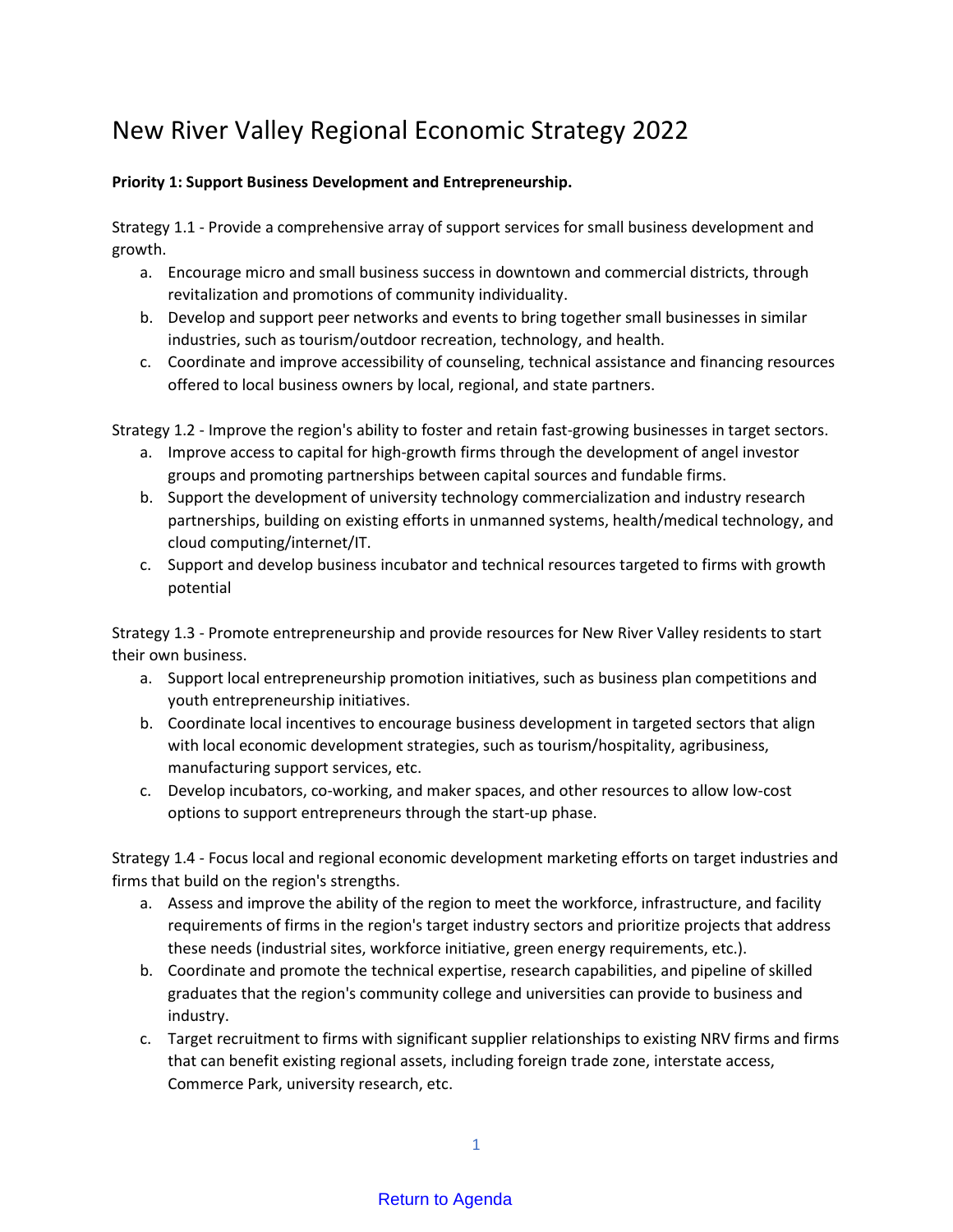### **Priority 2: Preparation and Continued Support of Qualified, Available Workforce.**

Strategy 2.1 - Align education and training programs with the current and future needs of the region's existing employers and target industry sectors.

- a. Establish partnerships between industry/business and all levels of education and provide students with more "real world" learning opportunities.
- b. Improve awareness of career options in local industries among K-12, community college, and university students and graduates.
- c. Develop a career pathways approach to ensure regional colleges and universities provide training, credentials, and degrees that allow workers to advance their careers in local industries.

Strategy 2.2 - Established a strong foundation for lifelong learning and career success for New River Valley residents.

- a. Ensure quality, affordable pre-school programs are available throughout the New River Valley.
- b. Ensure career counseling, technical education, and enrichment activities are available throughout the region to support K-12 students' plans and preparation for careers or postsecondary education.

Strategy 2.3 - Increase the availability and accessibility of supporting services that New River Valley residents need to participate fully in the workforce.

- a. Increase the availability of quality, affordable childcare facilities for all areas of the New River Valley.
- b. Ensure access to quality, affordable healthcare and wellness options for physical, mental, and social well-being and safety
- c. Coordinate resources to provide low-cost options or tuition assistance for residents seeking college degrees or workforce training

Strategy 2.4 - Ensure the New River Valley is competitive in its efforts to attract and retain talented workers in the region's target industry sectors.

- a. Coordinate industry recruitment and economic development marketing efforts to address shortages of specific technical workers or skilled professionals that hamper growth in target industries.
- b. Implement projects that improve the quality of life and availability of housing and services to meet the needs of the region's current and future workforce.
- **c.** Encourage and promote work from home and telework opportunities to keep and attract remote talent within the region.

#### **Priority 3: Utilize Available Land and Expand Quality Infrastructure.**

Strategy 3.1 - Expand transportation options to meet the needs of businesses and residents.

- a. Develop and expand regional transit systems, rideshare programs, and other initiatives that connect population centers to employment centers to improve access for rural residents.
- b. Promote land-use policies that maximize the opportunities of regional access to transportation networks, including interstates and major highways, freight rail, and airports.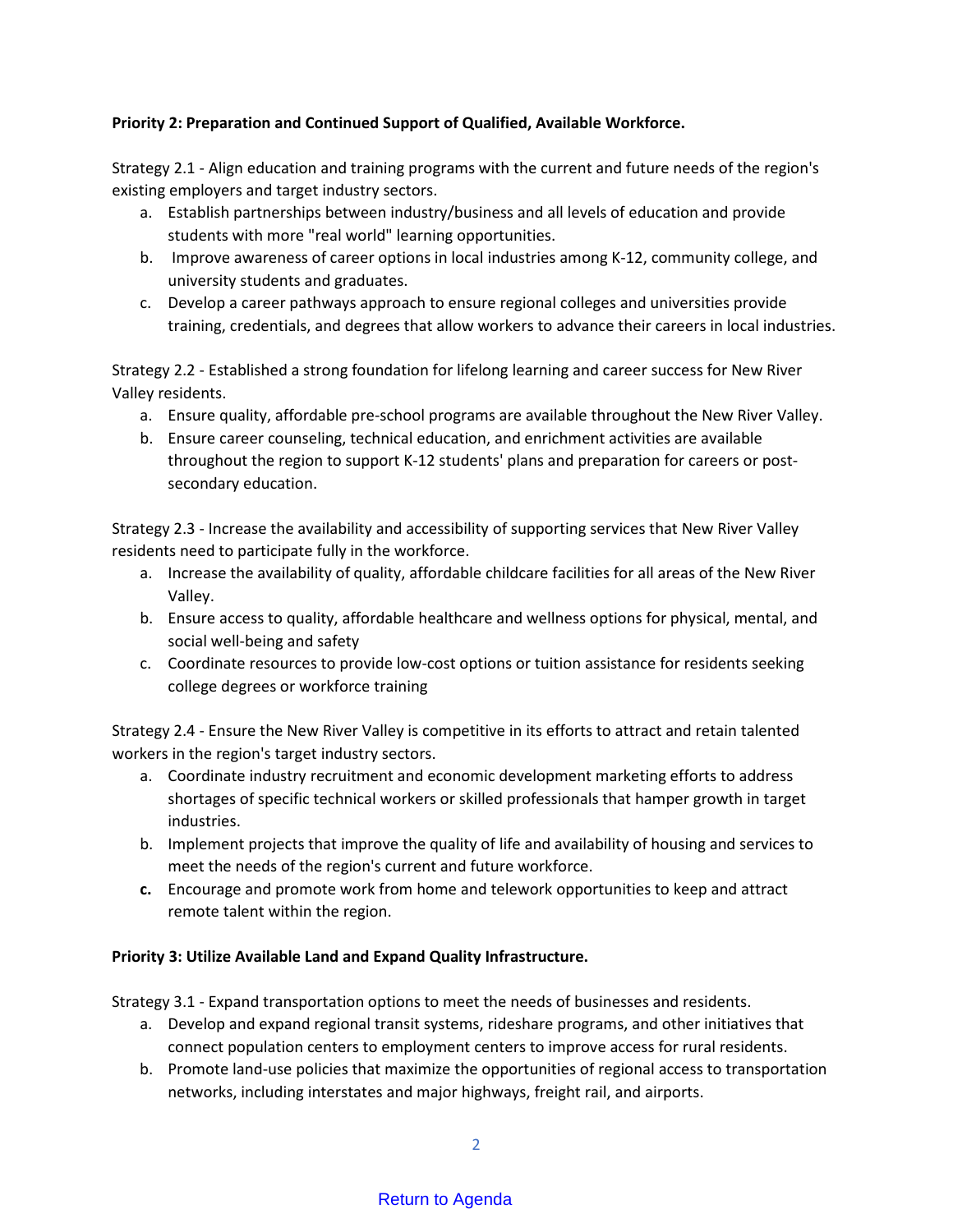- c. Promote and support the development of a passenger rail station in the New River Valley.
- d. Expand the regional walking and biking trails, bike lanes, and pedestrian safety improvements.

Strategy 3.2 - Identify opportunities to expand and improve the region's high-speed internet available to residents and offer services to meet the needs of households and businesses within the New River Valley.

- a. Encourage the development of broadband networks in unserved rural areas and improve the capacity of broadband connections in underserved communities.
- b. Support local service providers' efforts to bring fiber to the home.
- c. Encourage the development of network redundancy around critical services (emergency services, health care facilities, schools, government buildings, etc.) to be prepared for emergency and disaster situations.
- d. Retrofit historic buildings to provide improved broadband options.

Strategy 3.3 - Develop and maintain adequate and affordable housing stock within the region.

- a. Develop and encourage youth programs that offer on-the-job training in construction and other related skilled trades (electricians, HVAC technicians, plumbers, masons, etc.) related to the housing industry.
- b. Reinvestment in housing stock to provide renovation and retrofitting to older homes.
- c. Investigate programs that establish regional purchasing power for building materials to reduce building material costs.
- d. Business support for construction firms to improve business practices and cash flow.

Strategy 3.4 - Develop and maintain available sites and buildings to meet the needs of industrial and commercial users.

- a. Incentivize rehabilitation of deteriorating structures in historic downtown districts and encourage mixed-use development in growth areas and downtown districts.
- b. Inventory and assess vacant industrial and commercial properties, identify appropriate uses for the buildings and related retrofitting needs.
- c. Promote and support shovel-ready mid and large-sized industrial sites projects.
- d. Promote and support building energy efficiency through efforts to increase demand for these features through public education and valuation for energy efficiency improvements.

Strategy 3.5 - Explore and implement alternative energy options within the region.

- a. Promote and support the ability of government, business, residents to invest in alternative renewable energy sources and infrastructure.
- b. Education programs to inform citizens about options and benefits of alternative energy for residents.
- c. Promote the New River Valley's alternative energy efforts as an asset for regional attraction.

#### **Priority 4: Preserve and Promote the Natural and Cultural Resources in the Region.**

Strategy 4.1 - Preserve the New River Valley's natural and historic assets to protect the character and quality of the regional environment.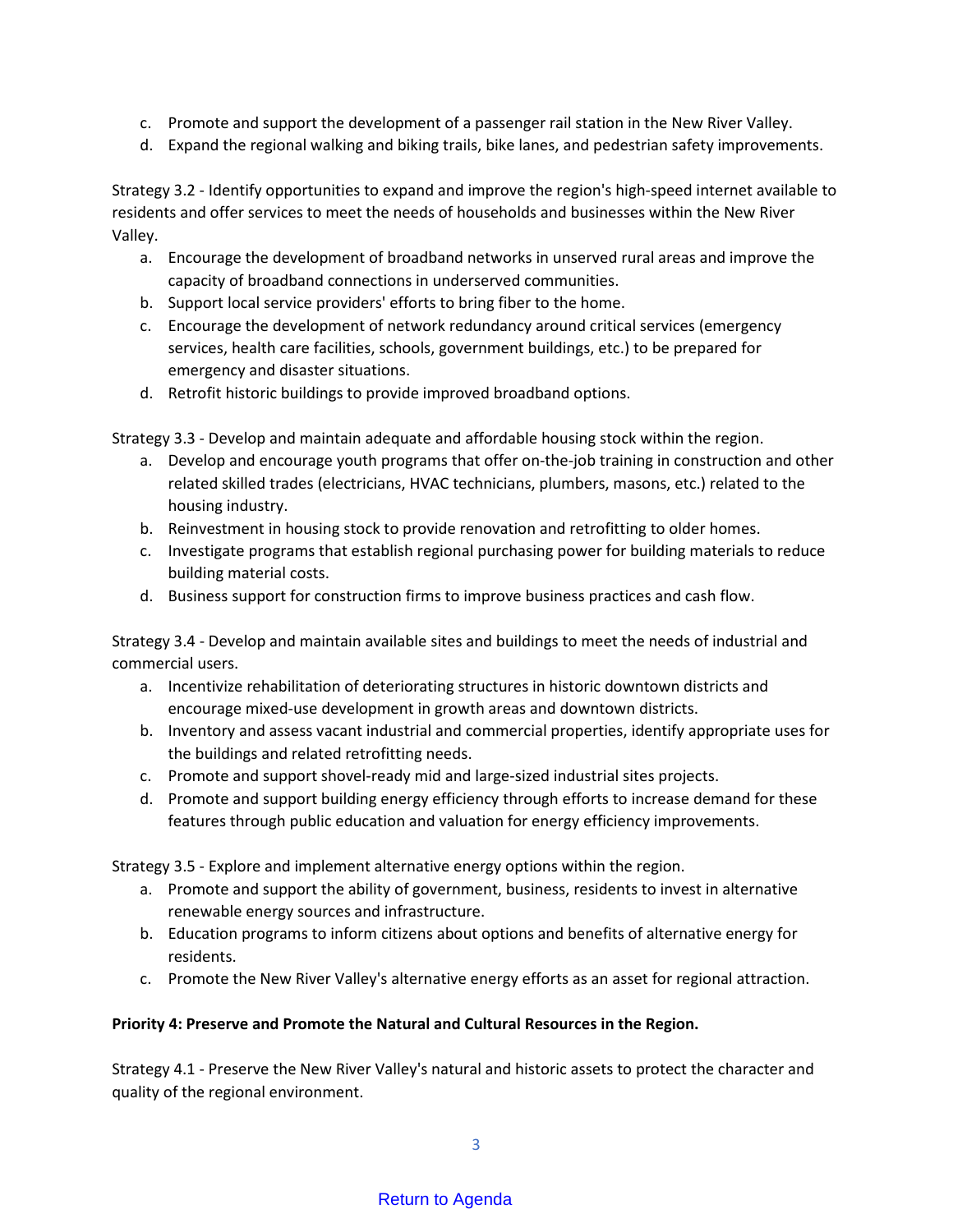- a. Support and encourage the continuation of family farms through efforts to increase the market for local agricultural products, including farmers markets, regional aggregation facilities, and "farm to school" programs.
- b. Utilize tourism initiatives to preserve open spaces, historic sites, and vital natural attractions with local non-profits, historical societies, conservation groups, etc.
- c. Coordinate conservation, outdoor recreation, and tourism initiatives related to the New River within the region and neighboring regions.
- d. Improve land use planning and practices to preserve the region's rural character and encourage development in existing population and employment centers.

Strategy 4.2 - Coordinate marketing and promotion campaigns to create a consistent brand and message for the New River Valley.

- a. Explore options to provide regional support and coordination for tourism promotion campaigns of the county, city, and town destination marketing organizations.
- b. Leverage state and regional tourism and economic development marketing programs aligned with New River Valley marketing initiatives.
- c. Identify, develop, and package the region's historical and cultural assets, arts natural features, outdoor recreation amenities, and events to support external marketing.

## **Priority 5: Encourage Business Friendly Governance and Organizational Representation.**

Strategy 5.1 - Promote a business-friendly environment through governments cooperating with businesses at the local level and advocating for them at the state and federal levels**.** 

- a. Seek representation on state commissions and committees and the Go Virginia Region 2 Counsel.
- b. Provide input to state agencies from regional economic development organizations and NRVRC to ensure state policies and programs address local issues.
- c. Support police, fire, and medical operations throughout the region.
- d. Coordinate state's regional resources to expand the capacity and resources of local governments to implement desired economic development programs.

Strategy 5.2 - Develop and maintain partnerships among organizations, educational institutions, and government entities.

- a. Build relationships between groups to collaborate to facilitate the exchange of information to benefit the region.
- b. Collaborate with multi-disciplinary stakeholders and partners to develop strategies and tackle priority regional projects.
- c. Coordinate events that foster cross-organizational relationships.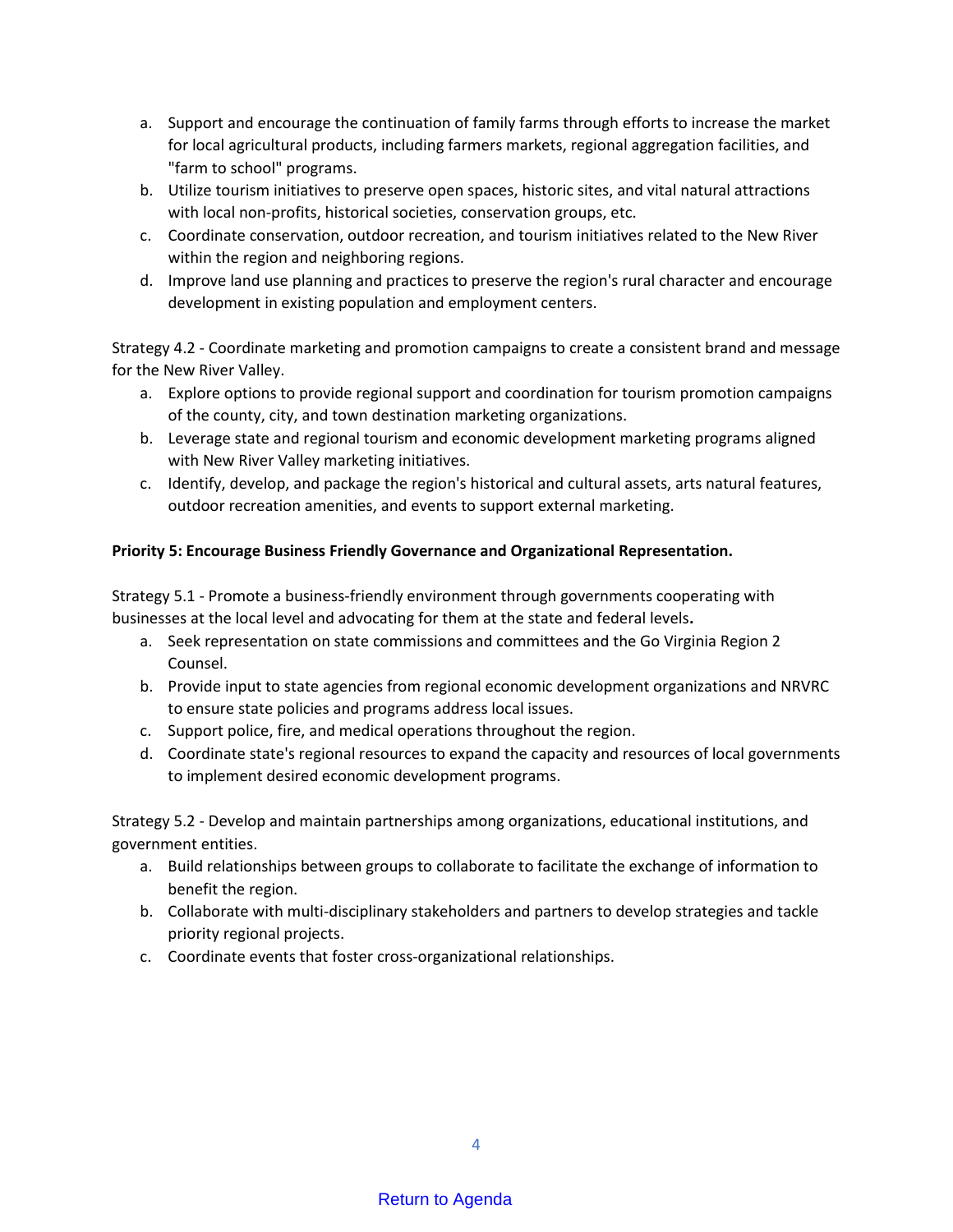# New River Valley Regional Economic Strategy 2022 -- Top 10 + 4 Projects

| <b>Project description</b>                                                                                                                                                                                                                                                                                                                                                                                                                                                                                                                                                                                                            | <b>Estimated</b><br>funding | <b>Target date</b> | <b>Responsible agency</b>                                                                                           |
|---------------------------------------------------------------------------------------------------------------------------------------------------------------------------------------------------------------------------------------------------------------------------------------------------------------------------------------------------------------------------------------------------------------------------------------------------------------------------------------------------------------------------------------------------------------------------------------------------------------------------------------|-----------------------------|--------------------|---------------------------------------------------------------------------------------------------------------------|
| Development of Broadband Infrastructure and Internet<br>Availability. Implement recommendations of studies in local<br>jurisdictions (Montgomery, Pulaski, Giles). NRV will continue<br>to pursue additional funds for underserved areas.                                                                                                                                                                                                                                                                                                                                                                                             | \$68,000,000                | 2022-2024          | <b>Private Internet Service</b><br>Providers and NRV<br>Localities                                                  |
| The Future of Transportation and Logistics. Virginia Tech<br>leads regional coalitions that aims to support the local<br>transportation and logistics cluster and accelerate the<br>adoption of electric and automated (uncrewed) vehicles. The<br>coalition plans to build upon its existing strengths in vehicle<br>manufacturing, digital technology R&D, and vehicle test and<br>evaluation. The coalition proposes to support this cluster<br>through three distinct projects providing more accessible<br>technology testbeds and networks for tech transfer, business<br>development support, and talent development services. | \$24,000,000                | 2022-2024          | Virginia Tech, NRV<br>localities                                                                                    |
| Provide technical assistance services to supply chain firms of<br>regional manufacturers. Engage university experts and<br>industrial consultants to provide product testing/prototyping,<br>market analysis, process improvement, and other technical<br>assistance services to support the competitiveness of<br>suppliers to large regional manufacturers.                                                                                                                                                                                                                                                                         | \$6,000,000                 | 2022-2024          | Onward NRV, Virginia<br>Tech, local economic<br>development, private<br>business                                    |
| Implement 'sector strategies' focus<br>for<br>workforce<br>development programs to meet needs in target industry<br>sectors. Develop relationships between regional businesses<br>education, economic development, and related<br>and<br>stakeholder organizations to provide services that ensure<br>success of these industries in the region. Enhance integrated<br>'career pathways' workforce curriculum to develop workforce<br>skills that address needs of targeted industry sectors,<br>especially manufacturing, IT, and healthcare.                                                                                        | \$25,000,000                | 2022-2026          | NRMR WDB, Education<br>providers, local<br>industries                                                               |
| Manage, promote and expand local and regional revolving<br>loan fund programs. Deploy RLFs to small businesses and<br>entrepreneurs across the region. Secure funds to recapitalize<br>the loan fund to target scale up opportunities and emergent<br>business sectors.                                                                                                                                                                                                                                                                                                                                                               | \$100,000                   | 2022-2024          | NRVRC, local economic<br>development, RRSBDC                                                                        |
| Commercial District Revitalization efforts. Encourage micro<br>and small business success in downtown and commercial<br>districts, through revitalization and promotions of community<br>individuality, redevelopment of blighted properties, and small<br>business support services.                                                                                                                                                                                                                                                                                                                                                 | \$10,000,000                | 2022-2026          | NRVRC, participating<br>localities, RRSBDC                                                                          |
| Support of local agriculture, growers, and producers.<br>Through business development services, networking and<br>mentoring, local farmers and agriculture producers can<br>expand business opportunities in the food/beverage and<br>small-scale manufacturing industries to increase production<br>and profitability.                                                                                                                                                                                                                                                                                                               | \$100,000                   | 2023-2024          | <b>Cooperative Extension</b><br>office, local economic<br>developers, Thrive<br>network, farmers<br>markets, RRSBDC |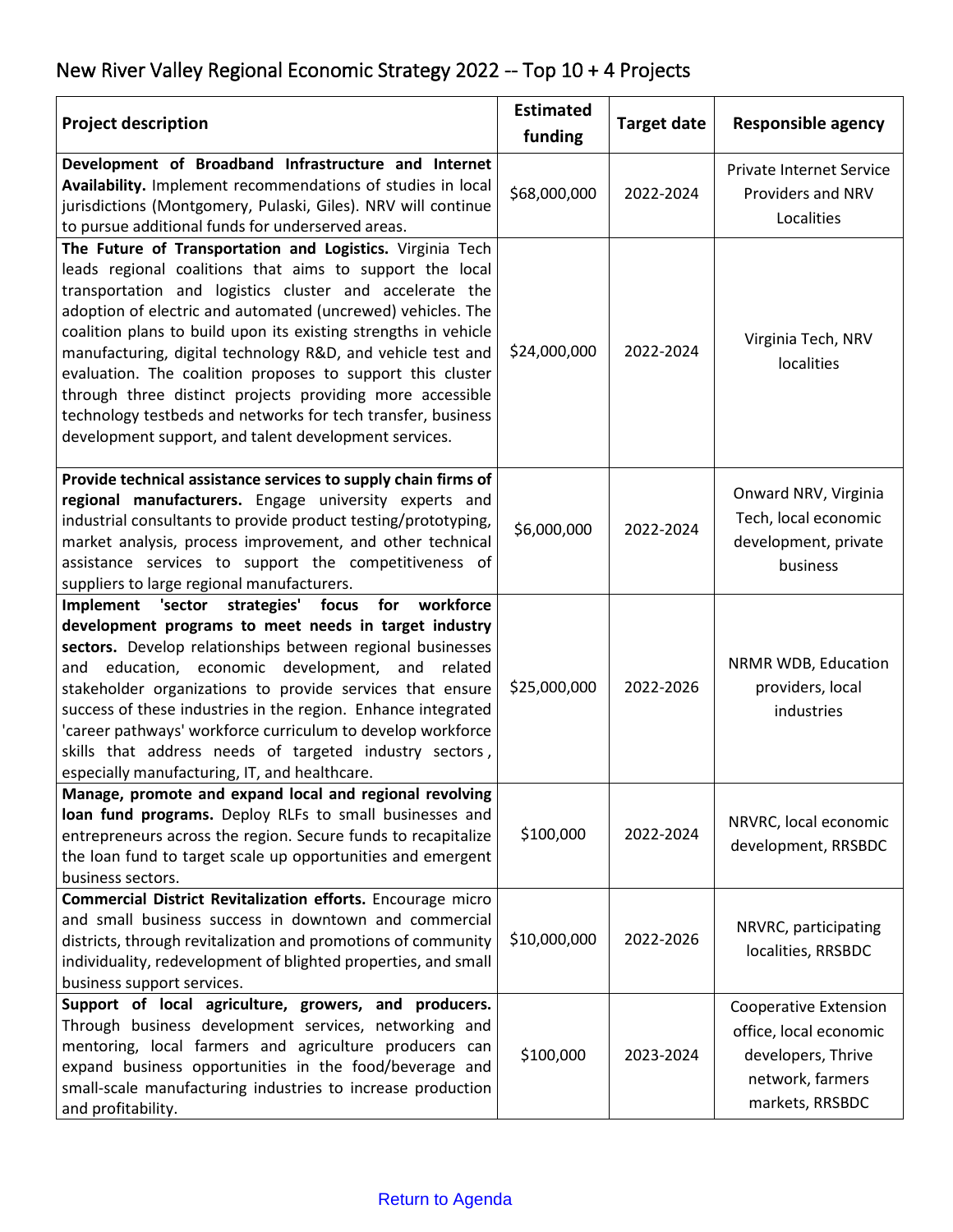| Promote and coordinate the development of a New River                                                                |               |           | NRV Localities, Higher                   |
|----------------------------------------------------------------------------------------------------------------------|---------------|-----------|------------------------------------------|
| Valley passenger rail station. In conjunction with the Virginia                                                      |               |           | Ed, State Agencies,                      |
| Passenger Rail Authority and the New River Valley Passenger                                                          | \$4,500,000   | 2025      | Public/Private Railroad                  |
| Rail Station Authority, coordinate state and<br>private                                                              |               |           | Companies, NRVRC                         |
| stakeholders to pursue development of this passenger service                                                         |               |           |                                          |
| from Roanoke to Christiansburg.                                                                                      |               |           |                                          |
| New River Water Trail Expansion Project. Support regional<br>and local efforts to develop outdoor recreation tourism |               |           | NRVRC, local<br>governments and          |
| amenities related to the New River and other natural                                                                 |               |           | tourism orgs, New River                  |
| resources, such as boat ramps and access, signage,                                                                   |               |           | Watershed Roundtable,                    |
| marketing, education, safety, stewardship and other                                                                  | \$2,500,000   | 2022-2024 | National Park Service, VA                |
| recreation supportive projects.                                                                                      |               |           | Dept of Wildlife                         |
|                                                                                                                      |               |           | Resources, Friends of                    |
|                                                                                                                      |               |           | <b>New River</b>                         |
| Industrial Site development and upgrades. Site grading, pad                                                          |               |           |                                          |
| site development, shell building construction and other                                                              | \$15,000,000  | 2022-2026 | Virginia's First RIFA, local             |
| infrastructure upgrades to the region's industrial parks and                                                         |               |           | economic development,<br>Onward NRV      |
| sites, along with marketing and advocacy of available sites.                                                         |               |           |                                          |
| Housing Production. Development of a wider range of                                                                  |               |           | Private and non-profit                   |
| homeowners opportunities and rental; development of                                                                  | \$100,000,000 | 2022-2026 | developers, local                        |
| greenfield sites for housing.                                                                                        |               |           | governments                              |
| Blockchain Ecosystem Catalyst Virginia Tech will develop and                                                         |               |           |                                          |
| implement academic programming, professional talent                                                                  |               |           |                                          |
| development,<br>developing<br>industry<br>relationships,<br>and                                                      |               |           |                                          |
| launching an online resource portal for blockchain startups                                                          | \$500,000     | 2022-2023 | VA Tech; private industry                |
| and professionals. The program is designed to encourage                                                              |               |           |                                          |
| entrepreneurship and commercialization of blockchain-                                                                |               |           |                                          |
| related technologies and bolster existing IT pipelines around                                                        |               |           |                                          |
| blockchain systems.                                                                                                  |               |           |                                          |
| Bio-medical/life sciences expansion.<br>The Virginia Tech                                                            |               |           |                                          |
| Corporate Research Center in partnership with the city of                                                            |               |           |                                          |
| Roanoke, Montgomery County, and Johnson & Johnson JLABS,<br>will support a three-prong approach to grow the region's |               |           |                                          |
| health and life science cluster. The project will pilot a shared                                                     | \$600,000     | 2022-2023 | VA Tech, private<br>industry, Montgomery |
| lab facility in Blacksburg at the VTCRC to meet the demand                                                           |               |           | County. RRSBDC                           |
| from small, early-stage companies, many of which are spinoffs                                                        |               |           |                                          |
| from Virginia Tech and/or alumni of the Regional Accelerator                                                         |               |           |                                          |
| & Mentoring Program (RAMP).                                                                                          |               |           |                                          |
| Valley to Valley Trail Study. Perform analysis combined with                                                         |               |           |                                          |
| consensus building to result in a recommended alignment that                                                         |               |           |                                          |
| will connect the Roanoke River Greenway to the New River                                                             | \$100,000     | 2022-2024 | VDOT, NRVRC, NRVMPO                      |
| Trail while connecting to other recreational facilities in the                                                       |               |           |                                          |
| region such as the Huckleberry Trail in Christiansburg.                                                              |               |           |                                          |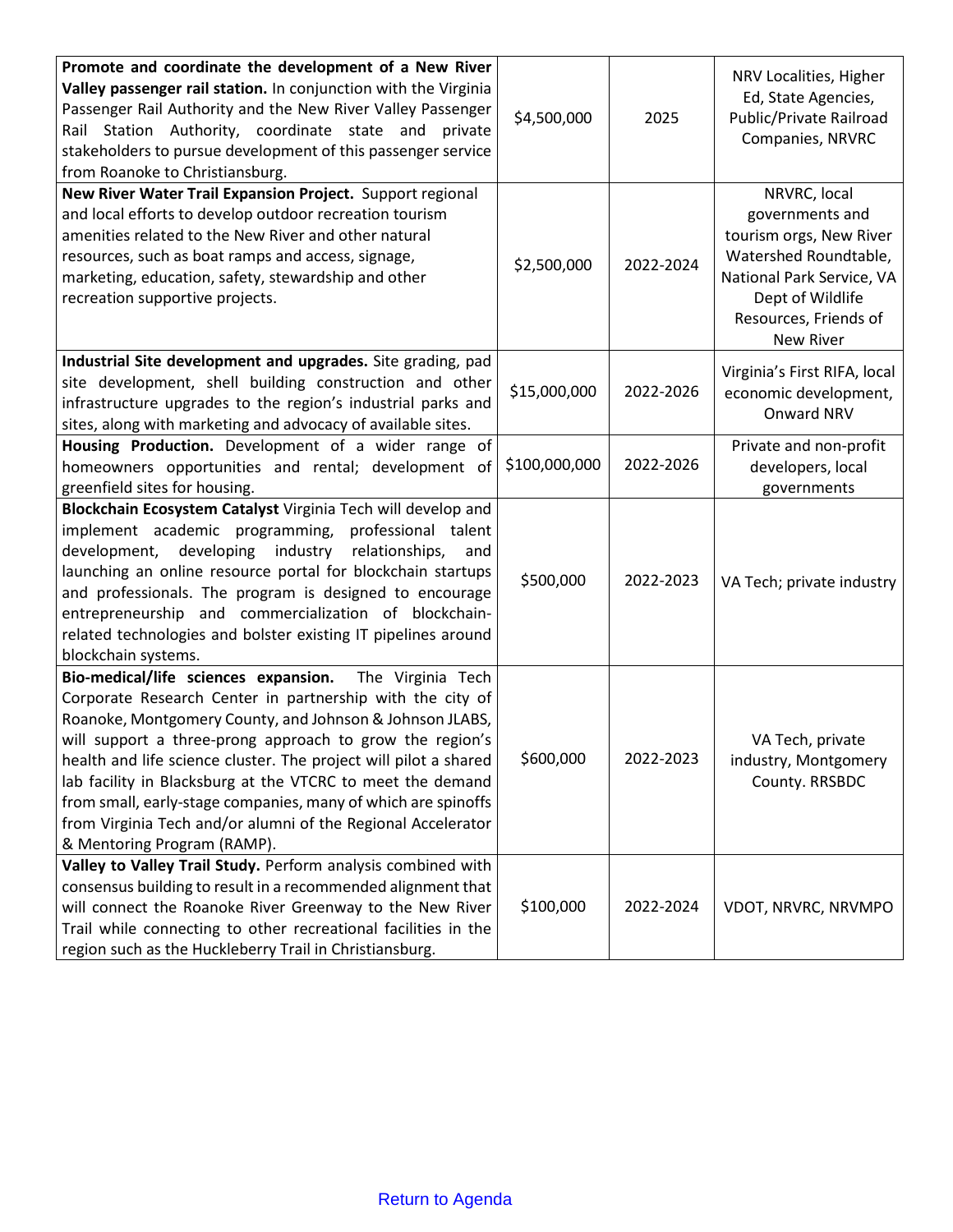

#### **MEMORANDUM**

| To: | <b>NRVRC Board Members</b>                                    |
|-----|---------------------------------------------------------------|
|     | From: Joy Rumley, Director of Economic Development            |
|     | Date: May 26, 2022                                            |
| Re: | NRVRC Revolving Loan Fund - New Committee Members Appointment |

The Revolving Loan Fund (RLF) committee has continued to meet regularly, market the loan fund opportunity and field inquiries from potential businesses.

Since the Commission's original appointment of RLF committee members, several have had conflicting obligations or are no longer in the position to allow them to fully participate. Staff is now recommending two (2) replacements to continue the mission of the revolving loan fund. These new recommended members are highlighted below in red. Staff recommends approval of these committee members.

| Name                  | <b>Title</b>                                        | Organization/Representation |
|-----------------------|-----------------------------------------------------|-----------------------------|
|                       | <b>Executive Vice President and Chief Financial</b> |                             |
| Clyde Cornett         | Officer                                             | Virginia Community Capital  |
|                       |                                                     | Town of Christiansburg;     |
| Hil Johnson           | <b>Christiansburg Planning Commission</b>           | <b>NRVRC</b>                |
|                       | Economic Development Director/Interim               |                             |
| Kim Repass            | <b>Tourism Director</b>                             | City of Radford             |
|                       | Community and Economic Development                  |                             |
| Lydeana Martin        | Director                                            | <b>Floyd County</b>         |
|                       | <b>Executive Vice President and Chief Lending</b>   |                             |
| Paul Mylum            | Officer                                             | National Bank of Blacksburg |
| *Lydia Gilmer         | <b>Small Business Solutions Manager</b>             | <b>Pulaski County</b>       |
| <i>*Debbie Thomas</i> | Clerk/Treasurer                                     | <b>Town of Narrows</b>      |

Should you have any questions or wish to review all information related to the RFL, please contact me.

**Counties** 

Floyd | Giles Montgomery | Pulaski

> City Radford

#### Towns

Blacksburg | Christiansburg Floyd | Narrows | Pearisburg Pembroke | Pulaski | Rich Creek

## **Higher Education**

Virginia Tech | Radford University New River Community College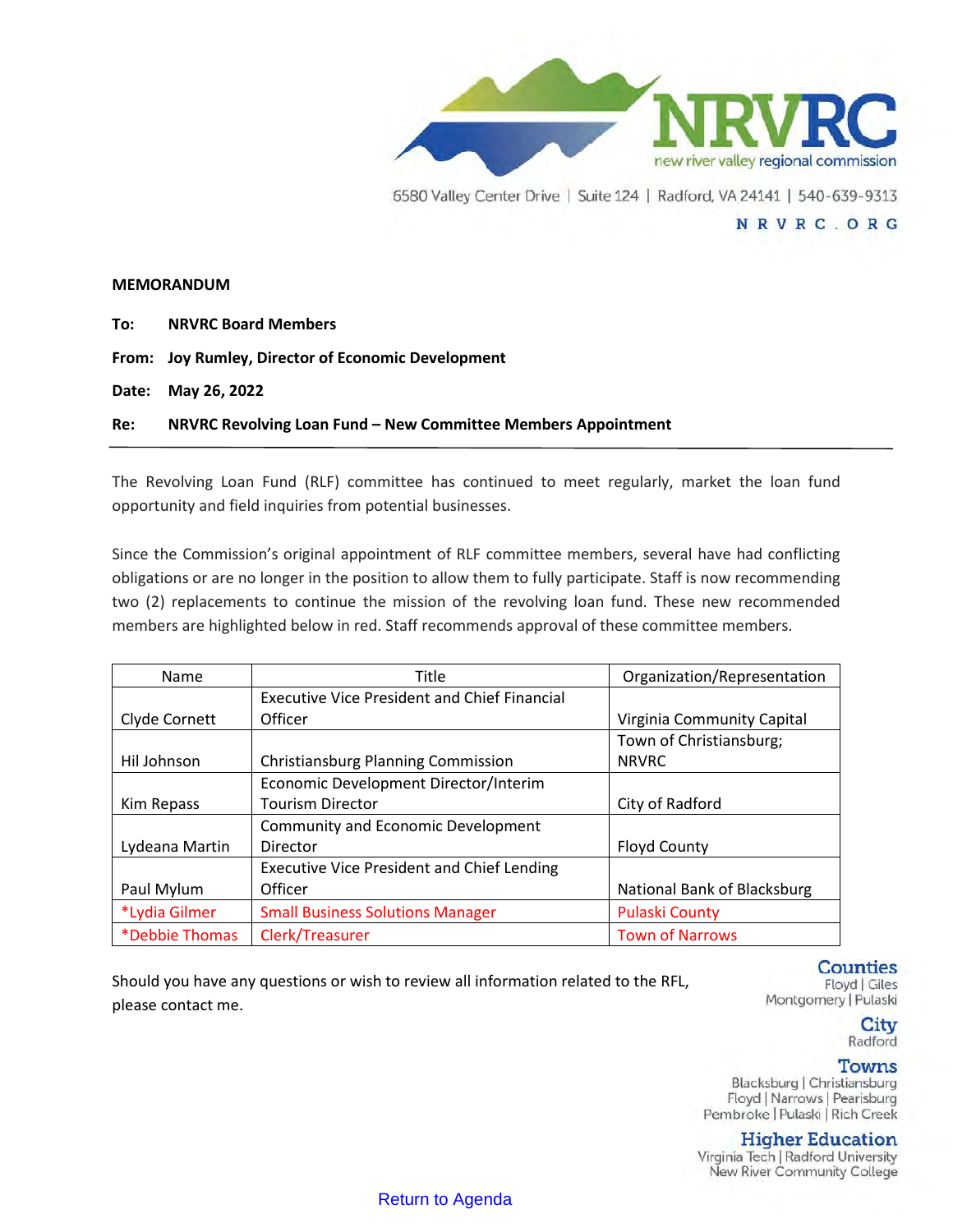

NRVRC.ORG

#### **MEMORANDUM**

**To: NRVRC Commissioners**

**From: Kevin R. Byrd, Executive Director**

**Date: May 17, 2022**

#### **Re: Annual Commission Awards Process and Criterial for Review/Discussion**

In 2014 the Commission initiated an awards program. The Commission identified three award categories, established criteria and solicits nominees each year. The previous award recipients are listed at the end of the memo. Below are the award criteria and the process anticipated for the 2022 awards for review and discussion before launching the call for nominees which will be due by August 15th.

**Champion of the Valley:** an elected or appointed official (past or present) from within or representing the New River Valley that has made significant contributions for the betterment of the region. Focus will be on candidates that have regional impact, improve communities through their dedication, and collaborative approach.

**Citizen of the Valley**: an individual or organization within the New River Valley that has made significant contributions toward the betterment of the region. Focus will be on candidates that improve communities through their dedication, collaborative approach and overall impact.

**Friend of the Valley**: an individual or organization outside of the New River Valley that has made significant contributions to the betterment of the region. Focus will be on candidates that improve communities through their regional impact, dedication, and collaborative approach.

Please tell us why you think your nominee should be recognized as exemplifying one of the award categories in 750 words or less. This input will be the primary document used to select award recipients. Nominations should include examples of how the candidate contributes within the context of the proposed award category. In addition, you may want to include how the candidate impressed you or has influenced your work, what projects, positions and/or volunteer activities the candidate has been engaged with, and/or why the candidate stands out and should be recognized. Previous nominees may be resubmitted for consideration. The Regional Commission Board of Directors will select the 2022 award recipients by ballot at their meeting on August 25<sup>th</sup>.